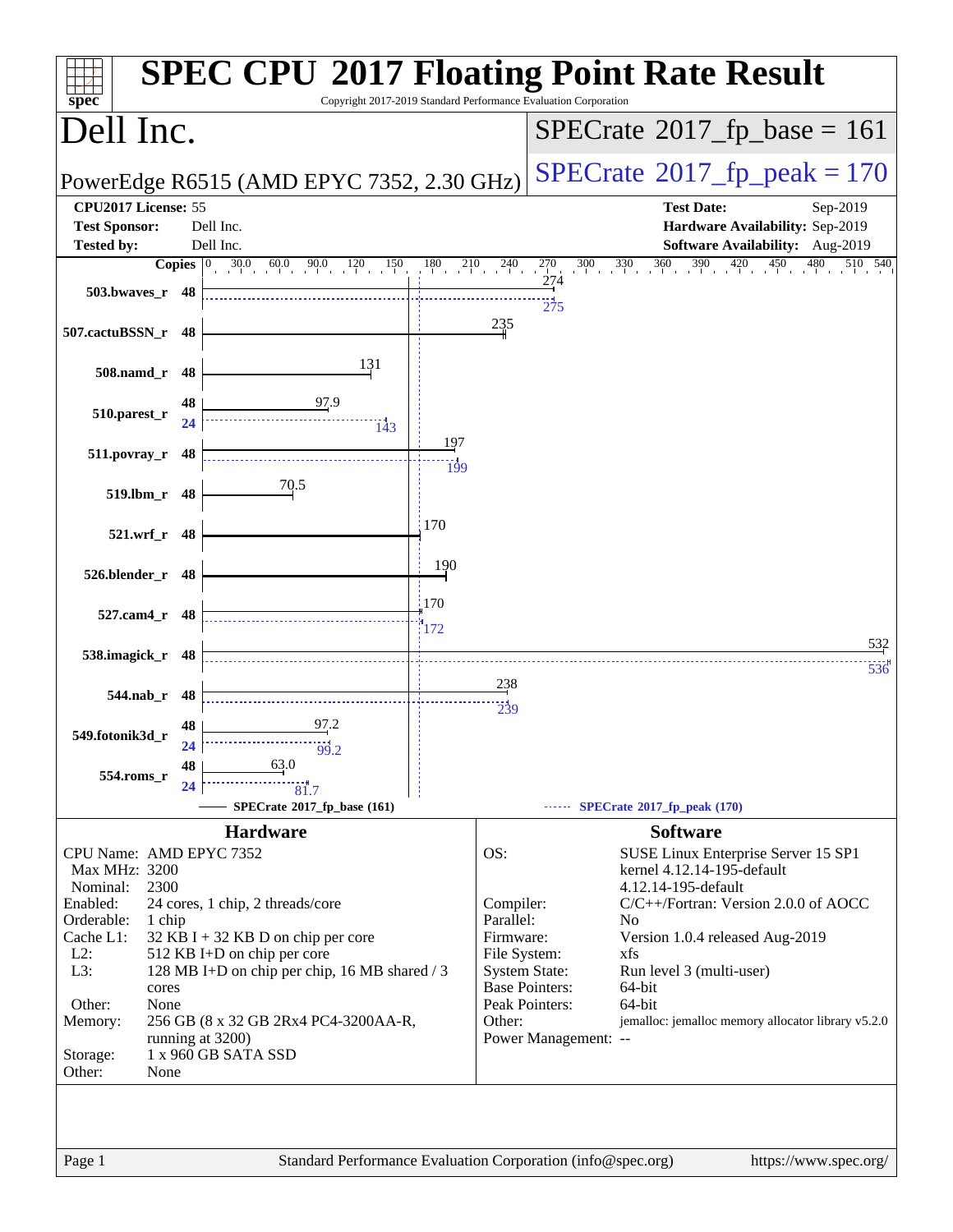#### **[spec](http://www.spec.org/) [SPEC CPU](http://www.spec.org/auto/cpu2017/Docs/result-fields.html#SPECCPU2017FloatingPointRateResult)[2017 Floating Point Rate Result](http://www.spec.org/auto/cpu2017/Docs/result-fields.html#SPECCPU2017FloatingPointRateResult)** Copyright 2017-2019 Standard Performance Evaluation Corporation Dell Inc. PowerEdge R6515 (AMD EPYC 7352, 2.30 GHz)  $\text{SPECrate}^{\circ}2017\_fp\_peak = 170$  $\text{SPECrate}^{\circ}2017\_fp\_peak = 170$  $\text{SPECrate}^{\circ}2017\_fp\_peak = 170$  $SPECTate@2017_fp\_base = 161$ **[CPU2017 License:](http://www.spec.org/auto/cpu2017/Docs/result-fields.html#CPU2017License)** 55 **[Test Date:](http://www.spec.org/auto/cpu2017/Docs/result-fields.html#TestDate)** Sep-2019 **[Test Sponsor:](http://www.spec.org/auto/cpu2017/Docs/result-fields.html#TestSponsor)** Dell Inc. **[Hardware Availability:](http://www.spec.org/auto/cpu2017/Docs/result-fields.html#HardwareAvailability)** Sep-2019 **[Tested by:](http://www.spec.org/auto/cpu2017/Docs/result-fields.html#Testedby)** Dell Inc. **[Software Availability:](http://www.spec.org/auto/cpu2017/Docs/result-fields.html#SoftwareAvailability)** Aug-2019 **[Results Table](http://www.spec.org/auto/cpu2017/Docs/result-fields.html#ResultsTable) [Benchmark](http://www.spec.org/auto/cpu2017/Docs/result-fields.html#Benchmark) [Copies](http://www.spec.org/auto/cpu2017/Docs/result-fields.html#Copies) [Seconds](http://www.spec.org/auto/cpu2017/Docs/result-fields.html#Seconds) [Ratio](http://www.spec.org/auto/cpu2017/Docs/result-fields.html#Ratio) [Seconds](http://www.spec.org/auto/cpu2017/Docs/result-fields.html#Seconds) [Ratio](http://www.spec.org/auto/cpu2017/Docs/result-fields.html#Ratio) [Seconds](http://www.spec.org/auto/cpu2017/Docs/result-fields.html#Seconds) [Ratio](http://www.spec.org/auto/cpu2017/Docs/result-fields.html#Ratio) Base [Copies](http://www.spec.org/auto/cpu2017/Docs/result-fields.html#Copies) [Seconds](http://www.spec.org/auto/cpu2017/Docs/result-fields.html#Seconds) [Ratio](http://www.spec.org/auto/cpu2017/Docs/result-fields.html#Ratio) [Seconds](http://www.spec.org/auto/cpu2017/Docs/result-fields.html#Seconds) [Ratio](http://www.spec.org/auto/cpu2017/Docs/result-fields.html#Ratio) [Seconds](http://www.spec.org/auto/cpu2017/Docs/result-fields.html#Seconds) [Ratio](http://www.spec.org/auto/cpu2017/Docs/result-fields.html#Ratio) Peak** [503.bwaves\\_r](http://www.spec.org/auto/cpu2017/Docs/benchmarks/503.bwaves_r.html) 48 1753 275 **[1754](http://www.spec.org/auto/cpu2017/Docs/result-fields.html#Median) [274](http://www.spec.org/auto/cpu2017/Docs/result-fields.html#Median)** 48 1752 275 **[1753](http://www.spec.org/auto/cpu2017/Docs/result-fields.html#Median) [275](http://www.spec.org/auto/cpu2017/Docs/result-fields.html#Median)** [507.cactuBSSN\\_r](http://www.spec.org/auto/cpu2017/Docs/benchmarks/507.cactuBSSN_r.html) 48 **[259](http://www.spec.org/auto/cpu2017/Docs/result-fields.html#Median) [235](http://www.spec.org/auto/cpu2017/Docs/result-fields.html#Median)** 256 237 48 **[259](http://www.spec.org/auto/cpu2017/Docs/result-fields.html#Median) [235](http://www.spec.org/auto/cpu2017/Docs/result-fields.html#Median)** 256 237 [508.namd\\_r](http://www.spec.org/auto/cpu2017/Docs/benchmarks/508.namd_r.html) 48 347 131 **[347](http://www.spec.org/auto/cpu2017/Docs/result-fields.html#Median) [131](http://www.spec.org/auto/cpu2017/Docs/result-fields.html#Median)** 48 347 131 **[347](http://www.spec.org/auto/cpu2017/Docs/result-fields.html#Median) [131](http://www.spec.org/auto/cpu2017/Docs/result-fields.html#Median)** [510.parest\\_r](http://www.spec.org/auto/cpu2017/Docs/benchmarks/510.parest_r.html) 48 **[1282](http://www.spec.org/auto/cpu2017/Docs/result-fields.html#Median) [97.9](http://www.spec.org/auto/cpu2017/Docs/result-fields.html#Median)** 1278 98.3 24 438 143 **[438](http://www.spec.org/auto/cpu2017/Docs/result-fields.html#Median) [143](http://www.spec.org/auto/cpu2017/Docs/result-fields.html#Median)** [511.povray\\_r](http://www.spec.org/auto/cpu2017/Docs/benchmarks/511.povray_r.html) 48 **[570](http://www.spec.org/auto/cpu2017/Docs/result-fields.html#Median) [197](http://www.spec.org/auto/cpu2017/Docs/result-fields.html#Median)** 569 197 48 561 200 **[563](http://www.spec.org/auto/cpu2017/Docs/result-fields.html#Median) [199](http://www.spec.org/auto/cpu2017/Docs/result-fields.html#Median)** [519.lbm\\_r](http://www.spec.org/auto/cpu2017/Docs/benchmarks/519.lbm_r.html) 48 **[718](http://www.spec.org/auto/cpu2017/Docs/result-fields.html#Median) [70.5](http://www.spec.org/auto/cpu2017/Docs/result-fields.html#Median)** 717 70.6 48 **[718](http://www.spec.org/auto/cpu2017/Docs/result-fields.html#Median) [70.5](http://www.spec.org/auto/cpu2017/Docs/result-fields.html#Median)** 717 70.6 [521.wrf\\_r](http://www.spec.org/auto/cpu2017/Docs/benchmarks/521.wrf_r.html) 48 632 170 **[633](http://www.spec.org/auto/cpu2017/Docs/result-fields.html#Median) [170](http://www.spec.org/auto/cpu2017/Docs/result-fields.html#Median)** 48 632 170 **[633](http://www.spec.org/auto/cpu2017/Docs/result-fields.html#Median) [170](http://www.spec.org/auto/cpu2017/Docs/result-fields.html#Median)** [526.blender\\_r](http://www.spec.org/auto/cpu2017/Docs/benchmarks/526.blender_r.html) 48 383 191 **[385](http://www.spec.org/auto/cpu2017/Docs/result-fields.html#Median) [190](http://www.spec.org/auto/cpu2017/Docs/result-fields.html#Median)** 48 383 191 **[385](http://www.spec.org/auto/cpu2017/Docs/result-fields.html#Median) [190](http://www.spec.org/auto/cpu2017/Docs/result-fields.html#Median)** [527.cam4\\_r](http://www.spec.org/auto/cpu2017/Docs/benchmarks/527.cam4_r.html) 48 490 171 **[494](http://www.spec.org/auto/cpu2017/Docs/result-fields.html#Median) [170](http://www.spec.org/auto/cpu2017/Docs/result-fields.html#Median)** 48 488 172 **[489](http://www.spec.org/auto/cpu2017/Docs/result-fields.html#Median) [172](http://www.spec.org/auto/cpu2017/Docs/result-fields.html#Median)** [538.imagick\\_r](http://www.spec.org/auto/cpu2017/Docs/benchmarks/538.imagick_r.html) 48 224 533 **[224](http://www.spec.org/auto/cpu2017/Docs/result-fields.html#Median) [532](http://www.spec.org/auto/cpu2017/Docs/result-fields.html#Median)** 48 222 538 **[223](http://www.spec.org/auto/cpu2017/Docs/result-fields.html#Median) [536](http://www.spec.org/auto/cpu2017/Docs/result-fields.html#Median)** [544.nab\\_r](http://www.spec.org/auto/cpu2017/Docs/benchmarks/544.nab_r.html) 48 339 238 **[339](http://www.spec.org/auto/cpu2017/Docs/result-fields.html#Median) [238](http://www.spec.org/auto/cpu2017/Docs/result-fields.html#Median)** 48 338 239 **[338](http://www.spec.org/auto/cpu2017/Docs/result-fields.html#Median) [239](http://www.spec.org/auto/cpu2017/Docs/result-fields.html#Median)** [549.fotonik3d\\_r](http://www.spec.org/auto/cpu2017/Docs/benchmarks/549.fotonik3d_r.html) 48 **[1924](http://www.spec.org/auto/cpu2017/Docs/result-fields.html#Median) [97.2](http://www.spec.org/auto/cpu2017/Docs/result-fields.html#Median)** 1924 97.2 24 940 99.5 **[942](http://www.spec.org/auto/cpu2017/Docs/result-fields.html#Median) [99.2](http://www.spec.org/auto/cpu2017/Docs/result-fields.html#Median)** [554.roms\\_r](http://www.spec.org/auto/cpu2017/Docs/benchmarks/554.roms_r.html) 48 **[1210](http://www.spec.org/auto/cpu2017/Docs/result-fields.html#Median) [63.0](http://www.spec.org/auto/cpu2017/Docs/result-fields.html#Median)** 1204 63.4 24 **[467](http://www.spec.org/auto/cpu2017/Docs/result-fields.html#Median) [81.7](http://www.spec.org/auto/cpu2017/Docs/result-fields.html#Median)** 461 82.6 **[SPECrate](http://www.spec.org/auto/cpu2017/Docs/result-fields.html#SPECrate2017fpbase)[2017\\_fp\\_base =](http://www.spec.org/auto/cpu2017/Docs/result-fields.html#SPECrate2017fpbase) 161 [SPECrate](http://www.spec.org/auto/cpu2017/Docs/result-fields.html#SPECrate2017fppeak)[2017\\_fp\\_peak =](http://www.spec.org/auto/cpu2017/Docs/result-fields.html#SPECrate2017fppeak) 170** Results appear in the [order in which they were run.](http://www.spec.org/auto/cpu2017/Docs/result-fields.html#RunOrder) Bold underlined text [indicates a median measurement.](http://www.spec.org/auto/cpu2017/Docs/result-fields.html#Median) **[Compiler Notes](http://www.spec.org/auto/cpu2017/Docs/result-fields.html#CompilerNotes)** The AMD64 AOCC Compiler Suite is available at <http://developer.amd.com/amd-aocc/>

#### **[Submit Notes](http://www.spec.org/auto/cpu2017/Docs/result-fields.html#SubmitNotes)**

The config file option 'submit' was used. 'numactl' was used to bind copies to the cores. See the configuration file for details.

### **[Operating System Notes](http://www.spec.org/auto/cpu2017/Docs/result-fields.html#OperatingSystemNotes)**

'ulimit -s unlimited' was used to set environment stack size 'ulimit -l 2097152' was used to set environment locked pages in memory limit

runcpu command invoked through numactl i.e.: numactl --interleave=all runcpu <etc>

Set dirty\_ratio=8 to limit dirty cache to 8% of memory Set swappiness=1 to swap only if necessary Set zone\_reclaim\_mode=1 to free local node memory and avoid remote memory sync then drop\_caches=3 to reset caches before invoking runcpu

| Page 2 | Standard Performance Evaluation Corporation (info@spec.org) | https://www.spec.org/ $\vert$ |
|--------|-------------------------------------------------------------|-------------------------------|
|--------|-------------------------------------------------------------|-------------------------------|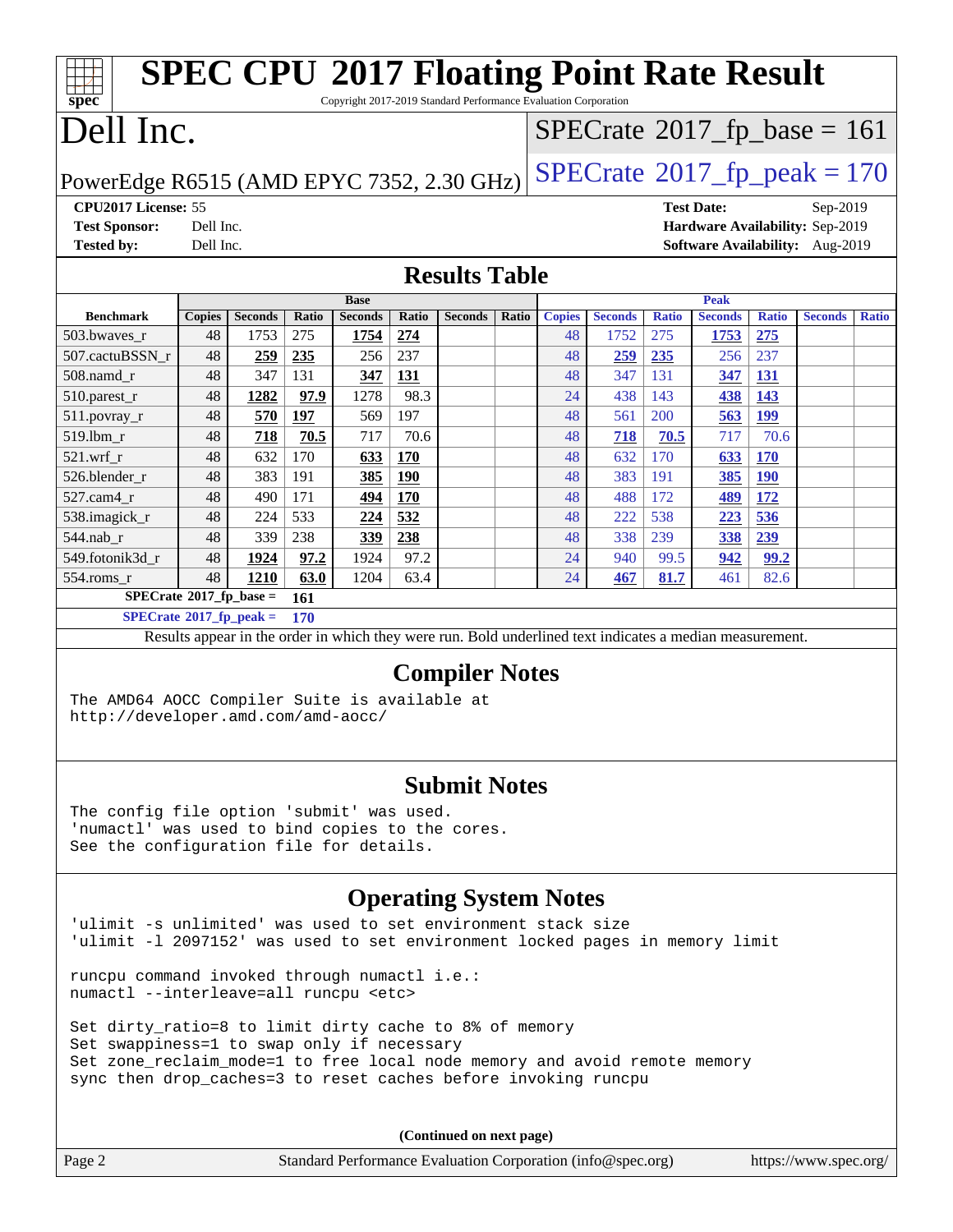## **[SPEC CPU](http://www.spec.org/auto/cpu2017/Docs/result-fields.html#SPECCPU2017FloatingPointRateResult)[2017 Floating Point Rate Result](http://www.spec.org/auto/cpu2017/Docs/result-fields.html#SPECCPU2017FloatingPointRateResult)**

Copyright 2017-2019 Standard Performance Evaluation Corporation

### Dell Inc.

 $SPECTate@2017_fp\_base = 161$ 

PowerEdge R6515 (AMD EPYC 7352, 2.30 GHz)  $\text{SPECrate}^{\circ}2017$  $\text{SPECrate}^{\circ}2017$  $\text{SPECrate}^{\circ}2017$  fp\_peak = 170

**[Tested by:](http://www.spec.org/auto/cpu2017/Docs/result-fields.html#Testedby)** Dell Inc. **[Software Availability:](http://www.spec.org/auto/cpu2017/Docs/result-fields.html#SoftwareAvailability)** Aug-2019

**[CPU2017 License:](http://www.spec.org/auto/cpu2017/Docs/result-fields.html#CPU2017License)** 55 **[Test Date:](http://www.spec.org/auto/cpu2017/Docs/result-fields.html#TestDate)** Sep-2019 **[Test Sponsor:](http://www.spec.org/auto/cpu2017/Docs/result-fields.html#TestSponsor)** Dell Inc. **[Hardware Availability:](http://www.spec.org/auto/cpu2017/Docs/result-fields.html#HardwareAvailability)** Sep-2019

#### **[Operating System Notes \(Continued\)](http://www.spec.org/auto/cpu2017/Docs/result-fields.html#OperatingSystemNotes)**

dirty\_ratio, swappiness, zone\_reclaim\_mode and drop caches were all set using privileged echo (e.g. echo 1 > /proc/sys/vm/swappiness).

Transparent huge pages set to 'always' for this run (OS default)

#### **[General Notes](http://www.spec.org/auto/cpu2017/Docs/result-fields.html#GeneralNotes)**

Environment variables set by runcpu before the start of the run: LD\_LIBRARY\_PATH = "/root/cpu2017-1.0.5/amd\_rate\_aocc200\_rome\_B\_lib/64; /root/cpu2017-1.0.5/amd\_rate\_aocc200\_rome\_B\_lib/32:" MALLOC\_CONF = "retain:true"

Binaries were compiled on a system with 2x AMD EPYC 7601 CPU + 512GB Memory using Fedora 26

NA: The test sponsor attests, as of date of publication, that CVE-2017-5754 (Meltdown) is mitigated in the system as tested and documented. Yes: The test sponsor attests, as of date of publication, that CVE-2017-5753 (Spectre variant 1) is mitigated in the system as tested and documented. Yes: The test sponsor attests, as of date of publication, that CVE-2017-5715 (Spectre variant 2) is mitigated in the system as tested and documented.

jemalloc: configured and built with GCC v9.1.0 in Ubuntu 19.04 with -O3 -znver2 -flto jemalloc 5.2.0 is available here: <https://github.com/jemalloc/jemalloc/releases/download/5.2.0/jemalloc-5.2.0.tar.bz2>

#### **[Platform Notes](http://www.spec.org/auto/cpu2017/Docs/result-fields.html#PlatformNotes)**

 BIOS settings: NUMA Nodes Per Socket set to 4 CCX as NUMA Domain set to Enabled System Profile set to Custom CPU Power Management set to Maximum Performance Memory Frequency set to Maximum Performance Turbo Boost Enabled Cstates set to Enabled Memory Patrol Scrub Disabled Memory Refresh Rate set to 1x PCI ASPM L1 Link Power Management Disabled Determinism Slider set to Power Determinism Efficiency Optimized Mode Disabled Sysinfo program /root/cpu2017-1.0.5/bin/sysinfo Rev: r5974 of 2018-05-19 9bcde8f2999c33d61f64985e45859ea9 running on linux-g3ob Sun Sep 1 18:03:18 2019

SUT (System Under Test) info as seen by some common utilities.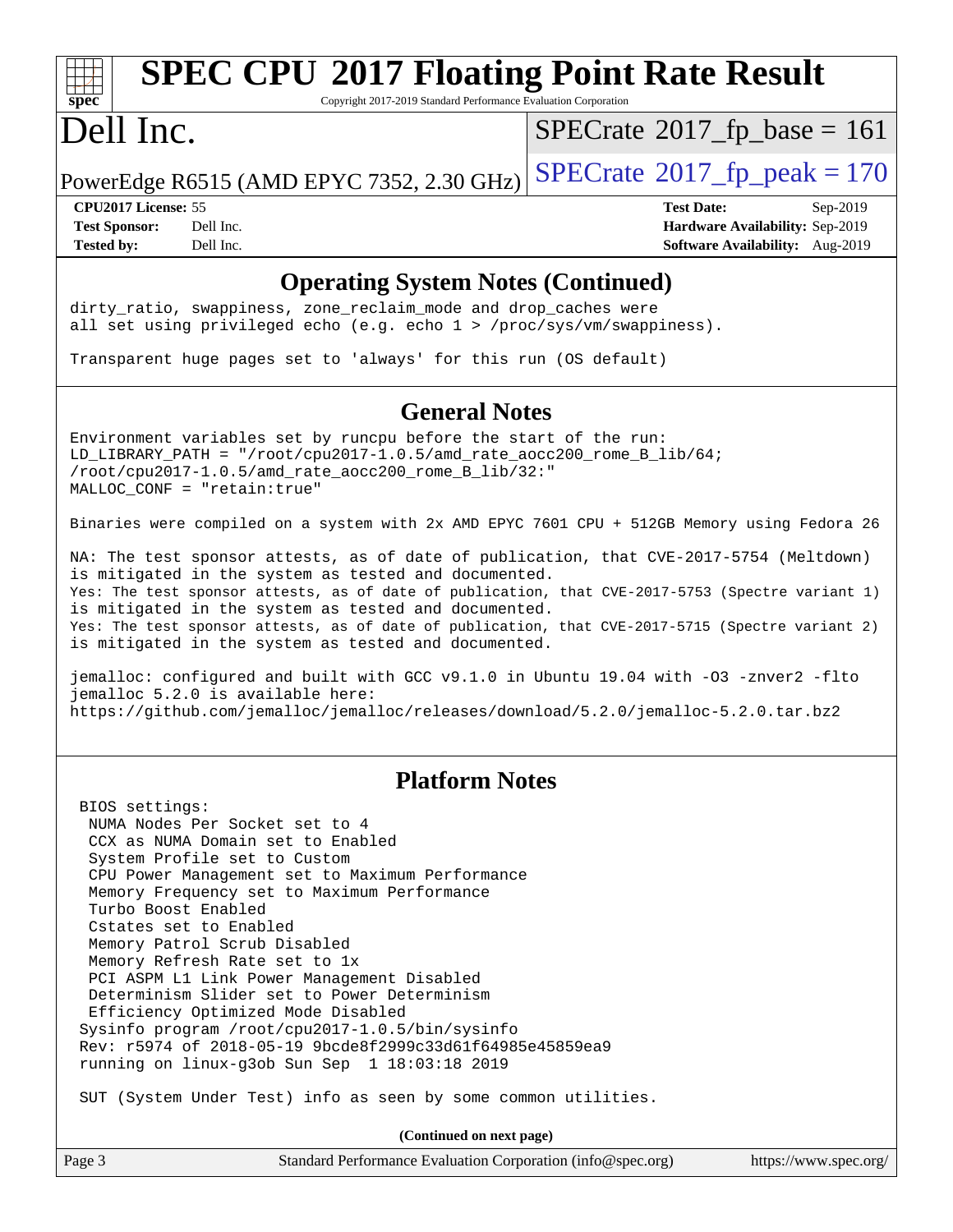| spec                                                                                                                                                                                                                                                                                                                                                                                                                                                                                                                                                                                 | Copyright 2017-2019 Standard Performance Evaluation Corporation                                                                                                                                                                                                                                                                                                                                                                                | <b>SPEC CPU®2017 Floating Point Rate Result</b>                                                                                                                                                                                           |                                 |
|--------------------------------------------------------------------------------------------------------------------------------------------------------------------------------------------------------------------------------------------------------------------------------------------------------------------------------------------------------------------------------------------------------------------------------------------------------------------------------------------------------------------------------------------------------------------------------------|------------------------------------------------------------------------------------------------------------------------------------------------------------------------------------------------------------------------------------------------------------------------------------------------------------------------------------------------------------------------------------------------------------------------------------------------|-------------------------------------------------------------------------------------------------------------------------------------------------------------------------------------------------------------------------------------------|---------------------------------|
| Dell Inc.                                                                                                                                                                                                                                                                                                                                                                                                                                                                                                                                                                            |                                                                                                                                                                                                                                                                                                                                                                                                                                                | $SPECrate^{\circ}2017$ _fp_base = 161                                                                                                                                                                                                     |                                 |
| PowerEdge R6515 (AMD EPYC 7352, 2.30 GHz)                                                                                                                                                                                                                                                                                                                                                                                                                                                                                                                                            |                                                                                                                                                                                                                                                                                                                                                                                                                                                | $SPECrate^{\circ}2017$ _fp_peak = 170                                                                                                                                                                                                     |                                 |
| CPU2017 License: 55                                                                                                                                                                                                                                                                                                                                                                                                                                                                                                                                                                  |                                                                                                                                                                                                                                                                                                                                                                                                                                                | <b>Test Date:</b>                                                                                                                                                                                                                         | Sep-2019                        |
| Dell Inc.<br><b>Test Sponsor:</b>                                                                                                                                                                                                                                                                                                                                                                                                                                                                                                                                                    |                                                                                                                                                                                                                                                                                                                                                                                                                                                |                                                                                                                                                                                                                                           | Hardware Availability: Sep-2019 |
| <b>Tested by:</b><br>Dell Inc.                                                                                                                                                                                                                                                                                                                                                                                                                                                                                                                                                       |                                                                                                                                                                                                                                                                                                                                                                                                                                                |                                                                                                                                                                                                                                           | Software Availability: Aug-2019 |
|                                                                                                                                                                                                                                                                                                                                                                                                                                                                                                                                                                                      | <b>Platform Notes (Continued)</b>                                                                                                                                                                                                                                                                                                                                                                                                              |                                                                                                                                                                                                                                           |                                 |
| For more information on this section, see                                                                                                                                                                                                                                                                                                                                                                                                                                                                                                                                            | https://www.spec.org/cpu2017/Docs/config.html#sysinfo                                                                                                                                                                                                                                                                                                                                                                                          |                                                                                                                                                                                                                                           |                                 |
| From /proc/cpuinfo<br>model name : AMD EPYC 7352 24-Core Processor<br>"physical id"s (chips)<br>1<br>48 "processors"<br>cpu cores : 24                                                                                                                                                                                                                                                                                                                                                                                                                                               |                                                                                                                                                                                                                                                                                                                                                                                                                                                | cores, siblings (Caution: counting these is hw and system dependent. The following<br>excerpts from /proc/cpuinfo might not be reliable. Use with caution.)                                                                               |                                 |
| siblings : 48                                                                                                                                                                                                                                                                                                                                                                                                                                                                                                                                                                        |                                                                                                                                                                                                                                                                                                                                                                                                                                                | physical 0: cores 0 1 2 4 5 6 8 9 10 12 13 14 16 17 18 20 21 22 24 25 26 28 29 30                                                                                                                                                         |                                 |
| From lscpu:<br>Architecture:<br>$CPU$ op-mode( $s$ ):<br>Byte Order:<br>Address sizes:<br>CPU(s):<br>On-line CPU(s) list: $0-47$<br>Thread(s) per core:<br>$Core(s)$ per socket:<br>Socket(s):<br>NUMA $node(s):$<br>Vendor ID:<br>CPU family:<br>Model:<br>Model name:<br>Stepping:<br>CPU MHz:<br>BogoMIPS:<br>Virtualization:<br>L1d cache:<br>Lli cache:<br>L2 cache:<br>L3 cache:<br>NUMA node0 CPU(s):<br>NUMA node1 CPU(s):<br>NUMA node2 CPU(s):<br>NUMA node3 CPU(s):<br>NUMA $node4$ $CPU(s):$<br>NUMA node5 CPU(s):<br>NUMA node6 CPU(s):<br>NUMA node7 CPU(s):<br>Flags: | x86 64<br>$32$ -bit, $64$ -bit<br>Little Endian<br>43 bits physical, 48 bits virtual<br>48<br>$\overline{2}$<br>24<br>1<br>8<br>AuthenticAMD<br>23<br>49<br>AMD EPYC 7352 24-Core Processor<br>0<br>2295.746<br>4591.49<br>$AMD-V$<br>32K<br>32K<br>512K<br>16384K<br>$0 - 2, 24 - 26$<br>$3 - 5, 27 - 29$<br>$6 - 8$ , $30 - 32$<br>$9 - 11, 33 - 35$<br>$12 - 14, 36 - 38$<br>$15 - 17, 39 - 41$<br>$18 - 20, 42 - 44$<br>$21 - 23, 45 - 47$ | fpu vme de pse tsc msr pae mce cx8 apic sep mtrr pge mca cmov<br>pat pse36 clflush mmx fxsr sse sse2 ht syscall nx mmxext fxsr_opt pdpe1gb rdtscp lm<br>constant_tsc rep_good nopl xtopology nonstop_tsc cpuid extd_apicid aperfmperf pni |                                 |
| (Continued on next page)                                                                                                                                                                                                                                                                                                                                                                                                                                                                                                                                                             |                                                                                                                                                                                                                                                                                                                                                                                                                                                |                                                                                                                                                                                                                                           |                                 |
| Page 4                                                                                                                                                                                                                                                                                                                                                                                                                                                                                                                                                                               | Standard Performance Evaluation Corporation (info@spec.org)                                                                                                                                                                                                                                                                                                                                                                                    |                                                                                                                                                                                                                                           | https://www.spec.org/           |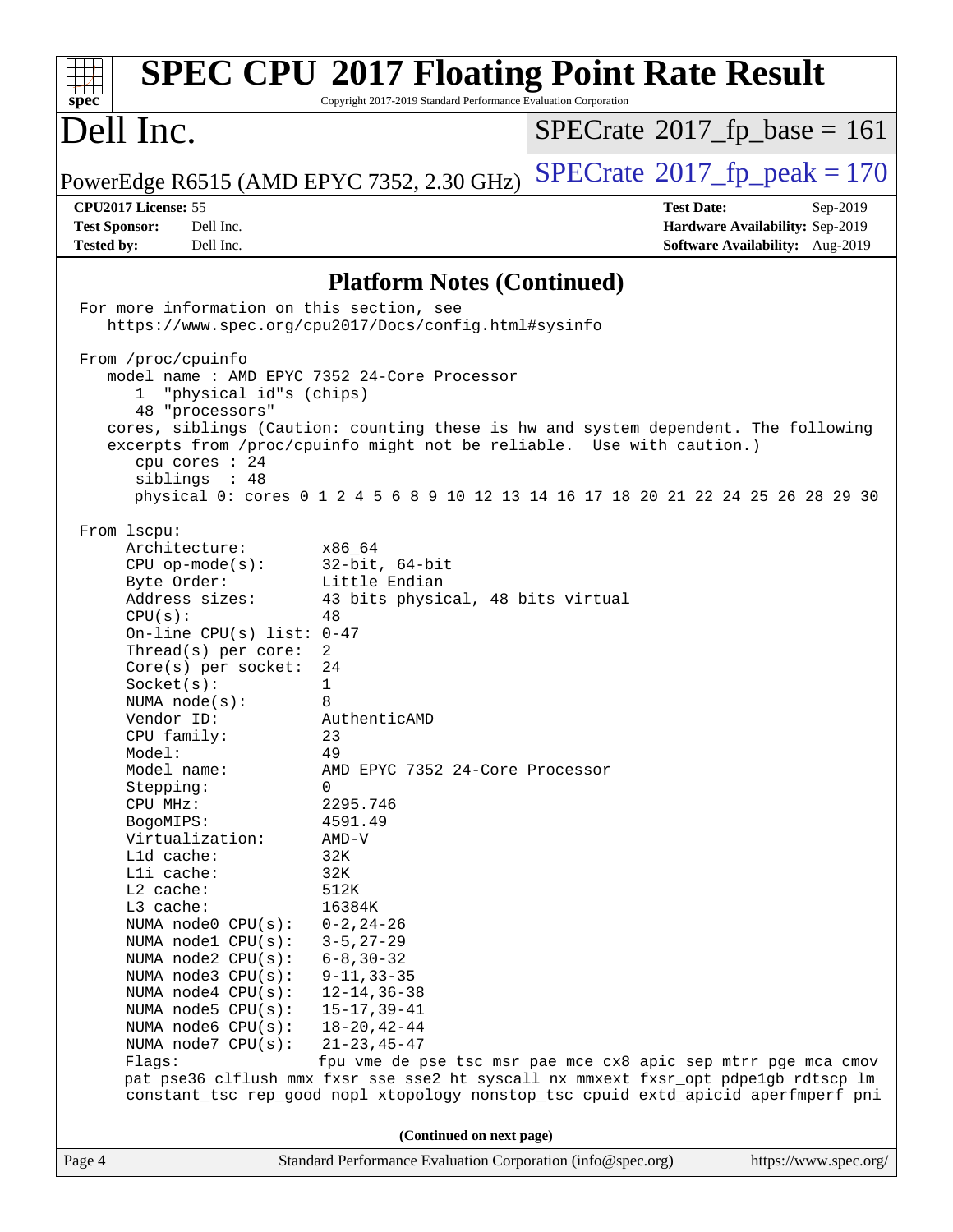| <b>SPEC CPU®2017 Floating Point Rate Result</b><br>Copyright 2017-2019 Standard Performance Evaluation Corporation<br>spec <sup>®</sup>                                                                                                                                                                                                                                                                                                                                                                                                                                                                                                                                                                                                                                                                                                                                                                                                                                                                                                                                                                            |                                                                                                     |
|--------------------------------------------------------------------------------------------------------------------------------------------------------------------------------------------------------------------------------------------------------------------------------------------------------------------------------------------------------------------------------------------------------------------------------------------------------------------------------------------------------------------------------------------------------------------------------------------------------------------------------------------------------------------------------------------------------------------------------------------------------------------------------------------------------------------------------------------------------------------------------------------------------------------------------------------------------------------------------------------------------------------------------------------------------------------------------------------------------------------|-----------------------------------------------------------------------------------------------------|
| Dell Inc.                                                                                                                                                                                                                                                                                                                                                                                                                                                                                                                                                                                                                                                                                                                                                                                                                                                                                                                                                                                                                                                                                                          | $SPECrate^{\circ}2017$ _fp_base = 161                                                               |
| PowerEdge R6515 (AMD EPYC 7352, 2.30 GHz)                                                                                                                                                                                                                                                                                                                                                                                                                                                                                                                                                                                                                                                                                                                                                                                                                                                                                                                                                                                                                                                                          | $SPECTate$ <sup>®</sup> 2017_fp_peak = 170                                                          |
| CPU2017 License: 55<br><b>Test Sponsor:</b><br>Dell Inc.<br>Dell Inc.<br><b>Tested by:</b>                                                                                                                                                                                                                                                                                                                                                                                                                                                                                                                                                                                                                                                                                                                                                                                                                                                                                                                                                                                                                         | <b>Test Date:</b><br>Sep-2019<br>Hardware Availability: Sep-2019<br>Software Availability: Aug-2019 |
| <b>Platform Notes (Continued)</b>                                                                                                                                                                                                                                                                                                                                                                                                                                                                                                                                                                                                                                                                                                                                                                                                                                                                                                                                                                                                                                                                                  |                                                                                                     |
| pclmulqdq monitor ssse3 fma cx16 sse4_1 sse4_2 movbe popcnt aes xsave avx f16c<br>rdrand lahf_lm cmp_legacy svm extapic cr8_legacy abm sse4a misalignsse 3dnowprefetch<br>osvw ibs skinit wdt tce topoext perfctr_core perfctr_nb bpext perfctr_12 mwaitx cpb<br>cat_13 cdp_13 hw_pstate sme ssbd sev ibrs ibpb stibp vmmcall fsgsbase bmil avx2 smep<br>bmi2 cqm rdt_a rdseed adx smap clflushopt clwb sha_ni xsaveopt xsavec xgetbvl xsaves<br>cqm_llc cqm_occup_llc cqm_mbm_total cqm_mbm_local clzero irperf xsaveerptr arat npt<br>lbrv svm_lock nrip_save tsc_scale vmcb_clean flushbyasid decodeassists pausefilter<br>pfthreshold avic v_vmsave_vmload vgif umip rdpid overflow_recov succor smca<br>/proc/cpuinfo cache data                                                                                                                                                                                                                                                                                                                                                                              |                                                                                                     |
| cache size : 512 KB                                                                                                                                                                                                                                                                                                                                                                                                                                                                                                                                                                                                                                                                                                                                                                                                                                                                                                                                                                                                                                                                                                |                                                                                                     |
| From numactl --hardware<br>physical chip.<br>$available: 8 nodes (0-7)$<br>node 0 cpus: 0 1 2 24 25 26<br>node 0 size: 31692 MB<br>node 0 free: 31534 MB<br>node 1 cpus: 3 4 5 27 28 29<br>node 1 size: 32254 MB<br>node 1 free: 32104 MB<br>node 2 cpus: 6 7 8 30 31 32<br>node 2 size: 32254 MB<br>node 2 free: 32104 MB<br>node 3 cpus: 9 10 11 33 34 35<br>node 3 size: 32254 MB<br>node 3 free: 32134 MB<br>node 4 cpus: 12 13 14 36 37 38<br>node 4 size: 32254 MB<br>node 4 free: 32107 MB<br>node 5 cpus: 15 16 17 39 40 41<br>node 5 size: 32254 MB<br>node 5 free: 32104 MB<br>node 6 cpus: 18 19 20 42 43 44<br>node 6 size: 32225 MB<br>node 6 free: 32099 MB<br>node 7 cpus: 21 22 23 45 46 47<br>node 7 size: 32241 MB<br>node 7 free: 32122 MB<br>node distances:<br>node<br>0<br>1<br>2<br>3<br>5<br>7<br>4<br>- 6<br>0:<br>12<br>10<br>12<br>12<br>12<br>12<br>12<br>11<br>12<br>12<br>12<br>12<br>12<br>12<br>1:<br>11<br>10<br>12<br>2:<br>12<br>12<br>10<br>12<br>12<br>11<br>12<br>$12$<br>3:<br>12<br>12<br>12<br>12<br>11<br>10<br>12<br>4:<br>12<br>12<br>11<br>12<br>12<br>10<br>12<br>12 | WARNING: a numactl 'node' might or might not correspond to a                                        |
| 5:<br>12<br>12<br>12<br>12<br>11<br>10<br>12<br>12                                                                                                                                                                                                                                                                                                                                                                                                                                                                                                                                                                                                                                                                                                                                                                                                                                                                                                                                                                                                                                                                 |                                                                                                     |
| (Continued on next page)                                                                                                                                                                                                                                                                                                                                                                                                                                                                                                                                                                                                                                                                                                                                                                                                                                                                                                                                                                                                                                                                                           |                                                                                                     |

Page 5 Standard Performance Evaluation Corporation [\(info@spec.org\)](mailto:info@spec.org) <https://www.spec.org/>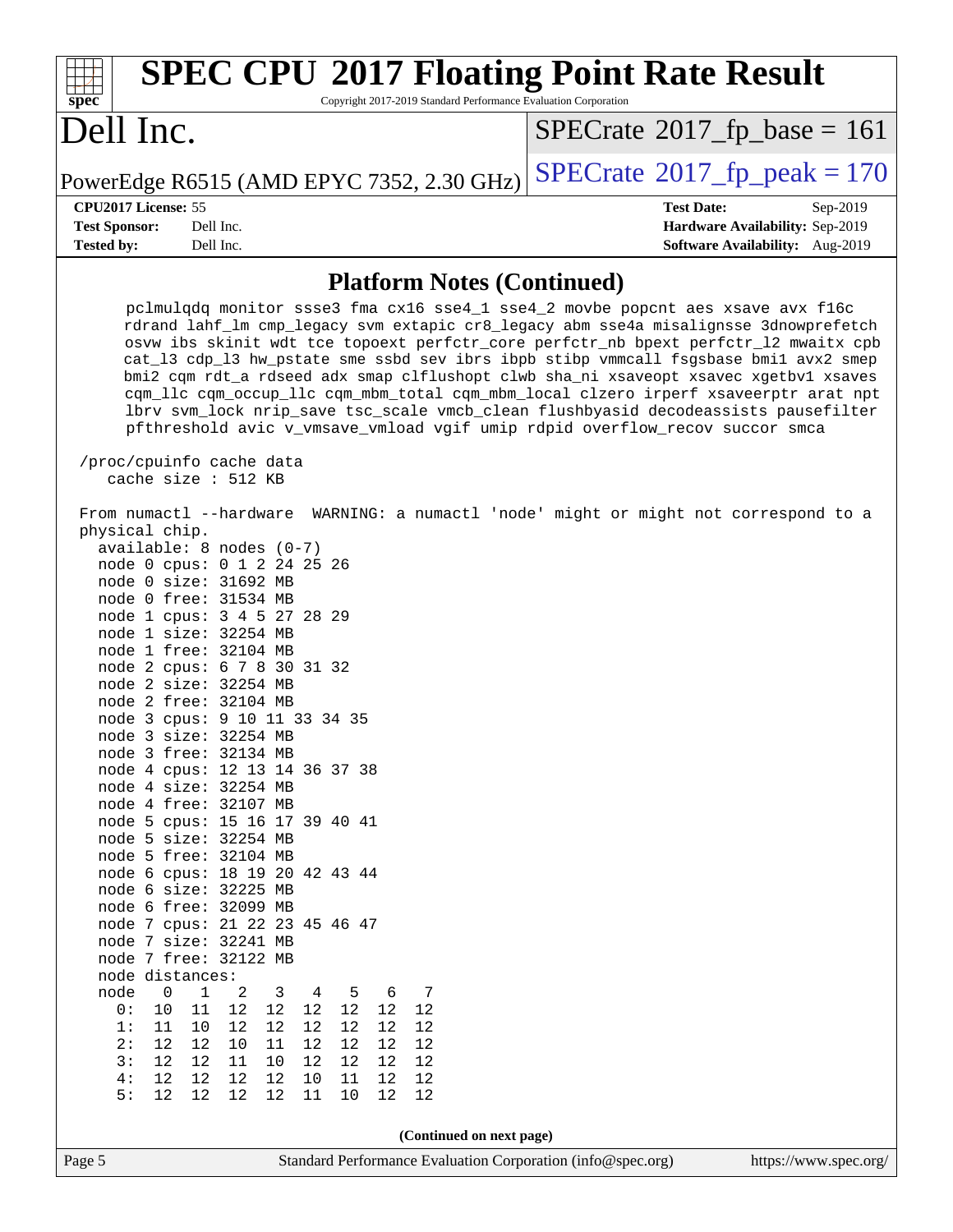| <b>SPEC CPU®2017 Floating Point Rate Result</b><br>Copyright 2017-2019 Standard Performance Evaluation Corporation<br>spec <sup>®</sup>                                                                                                                                                                                                                                                                                                                                               |                                                                                                     |
|---------------------------------------------------------------------------------------------------------------------------------------------------------------------------------------------------------------------------------------------------------------------------------------------------------------------------------------------------------------------------------------------------------------------------------------------------------------------------------------|-----------------------------------------------------------------------------------------------------|
| Dell Inc.                                                                                                                                                                                                                                                                                                                                                                                                                                                                             | $SPECrate^{\circ}2017$ fp base = 161                                                                |
| PowerEdge R6515 (AMD EPYC 7352, 2.30 GHz)                                                                                                                                                                                                                                                                                                                                                                                                                                             | $SPECTate$ <sup>®</sup> 2017_fp_peak = 170                                                          |
| CPU2017 License: 55<br><b>Test Sponsor:</b><br>Dell Inc.<br><b>Tested by:</b><br>Dell Inc.                                                                                                                                                                                                                                                                                                                                                                                            | <b>Test Date:</b><br>Sep-2019<br>Hardware Availability: Sep-2019<br>Software Availability: Aug-2019 |
| <b>Platform Notes (Continued)</b>                                                                                                                                                                                                                                                                                                                                                                                                                                                     |                                                                                                     |
| 12<br>12<br>10<br>6 :<br>12 12 12<br>12<br>11<br>12 <sup>°</sup><br>12 12<br>12 12<br>11<br>7:<br>12<br>10                                                                                                                                                                                                                                                                                                                                                                            |                                                                                                     |
| From /proc/meminfo<br>MemTotal:<br>263609312 kB<br>HugePages_Total:<br>0<br>Hugepagesize:<br>2048 kB                                                                                                                                                                                                                                                                                                                                                                                  |                                                                                                     |
| From /etc/*release* /etc/*version*<br>os-release:<br>NAME="SLES"<br>VERSION="15-SP1"<br>VERSION_ID="15.1"<br>PRETTY_NAME="SUSE Linux Enterprise Server 15 SP1"<br>ID="sles"<br>ID LIKE="suse"<br>ANSI COLOR="0;32"<br>CPE_NAME="cpe:/o:suse:sles:15:sp1"                                                                                                                                                                                                                              |                                                                                                     |
| uname $-a$ :<br>Linux linux-g3ob 4.12.14-195-default #1 SMP Tue May 7 10:55:11 UTC 2019 (8fba516)<br>x86_64 x86_64 x86_64 GNU/Linux                                                                                                                                                                                                                                                                                                                                                   |                                                                                                     |
| Kernel self-reported vulnerability status:                                                                                                                                                                                                                                                                                                                                                                                                                                            |                                                                                                     |
| $CVE-2017-5754$ (Meltdown):<br>Not affected<br>CVE-2017-5753 (Spectre variant 1): Mitigation: __user pointer sanitization<br>CVE-2017-5715 (Spectre variant 2): Mitigation: Full AMD retpoline, IBPB: conditional,<br>IBRS_FW, STIBP: conditional, RSB filling                                                                                                                                                                                                                        |                                                                                                     |
| run-level 3 Sep $1$ 12:54 last=5                                                                                                                                                                                                                                                                                                                                                                                                                                                      |                                                                                                     |
| SPEC is set to: /root/cpu2017-1.0.5<br>Type Size Used Avail Use% Mounted on<br>Filesystem<br>$/\text{dev/sda2}$<br>39G 402G<br>xfs<br>440G<br>$9\frac{8}{10}$ /                                                                                                                                                                                                                                                                                                                       |                                                                                                     |
| Additional information from dmidecode follows. WARNING: Use caution when you interpret<br>this section. The 'dmidecode' program reads system data which is "intended to allow<br>hardware to be accurately determined", but the intent may not be met, as there are<br>frequent changes to hardware, firmware, and the "DMTF SMBIOS" standard.<br>BIOS Dell Inc. 1.0.4 08/26/2019<br>Memory:<br>8x 802C8632802C 36ASF4G72PZ-3G2E2 32 GB 2 rank 3200<br>8x Not Specified Not Specified |                                                                                                     |
| (End of data from sysinfo program)                                                                                                                                                                                                                                                                                                                                                                                                                                                    |                                                                                                     |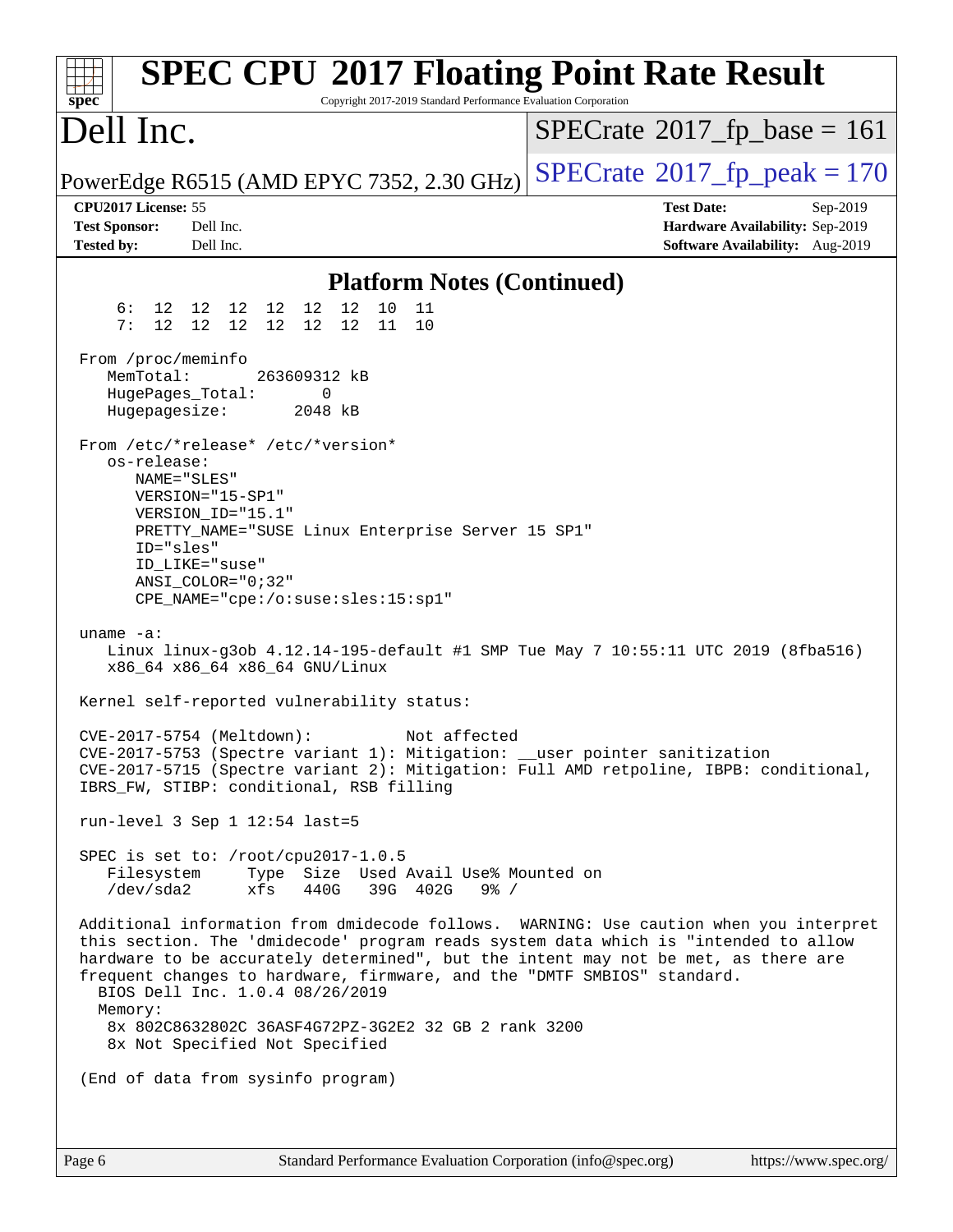| <b>SPEC CPU®2017 Floating Point Rate Result</b><br>Copyright 2017-2019 Standard Performance Evaluation Corporation<br>spec <sup>®</sup>                                                                                                                                                                                                                                                                              |                                                                                                     |
|----------------------------------------------------------------------------------------------------------------------------------------------------------------------------------------------------------------------------------------------------------------------------------------------------------------------------------------------------------------------------------------------------------------------|-----------------------------------------------------------------------------------------------------|
| Dell Inc.                                                                                                                                                                                                                                                                                                                                                                                                            | $SPECrate^{\circ}2017$ fp base = 161                                                                |
| PowerEdge R6515 (AMD EPYC 7352, 2.30 GHz)                                                                                                                                                                                                                                                                                                                                                                            | $SPECrate^{\circledcirc}2017_fp\_peak = 170$                                                        |
| CPU2017 License: 55<br><b>Test Sponsor:</b><br>Dell Inc.<br><b>Tested by:</b><br>Dell Inc.                                                                                                                                                                                                                                                                                                                           | <b>Test Date:</b><br>Sep-2019<br>Hardware Availability: Sep-2019<br>Software Availability: Aug-2019 |
| <b>Compiler Version Notes</b>                                                                                                                                                                                                                                                                                                                                                                                        |                                                                                                     |
| 519.1bm_r(base, peak) 538.imagick_r(base, peak)<br>C<br>544.nab_r(base, peak)                                                                                                                                                                                                                                                                                                                                        |                                                                                                     |
| AOCC.LLVM.2.0.0.B191.2019_07_19 clang version 8.0.0 (CLANG: Jenkins<br>AOCC_2_0_0-Build#191) (based on LLVM AOCC.LLVM.2.0.0.B191.2019_07_19)<br>Target: x86_64-unknown-linux-gnu<br>Thread model: posix<br>InstalledDir: /sppo/dev/compilers/aocc-compiler-2.0.0/bin                                                                                                                                                 |                                                                                                     |
| 508.namd_r(base, peak) 510.parest_r(base, peak)<br>$C++$                                                                                                                                                                                                                                                                                                                                                             |                                                                                                     |
| AOCC.LLVM.2.0.0.B191.2019_07_19 clang version 8.0.0 (CLANG: Jenkins<br>AOCC_2_0_0-Build#191) (based on LLVM AOCC.LLVM.2.0.0.B191.2019_07_19)<br>Target: x86_64-unknown-linux-gnu<br>Thread model: posix<br>InstalledDir: /sppo/dev/compilers/aocc-compiler-2.0.0/bin                                                                                                                                                 |                                                                                                     |
| ==================<br>  511.povray_r(base, peak) 526.blender_r(base, peak)<br>$C++$ , $C$                                                                                                                                                                                                                                                                                                                            |                                                                                                     |
| AOCC.LLVM.2.0.0.B191.2019_07_19 clang version 8.0.0 (CLANG: Jenkins<br>AOCC_2_0_0-Build#191) (based on LLVM AOCC.LLVM.2.0.0.B191.2019_07_19)<br>Target: x86_64-unknown-linux-gnu<br>Thread model: posix<br>InstalledDir: /sppo/dev/compilers/aocc-compiler-2.0.0/bin<br>AOCC.LLVM.2.0.0.B191.2019_07_19 clang version 8.0.0 (CLANG: Jenkins<br>AOCC 2 0 0-Build#191) (based on LLVM AOCC.LLVM.2.0.0.B191.2019 07 19) |                                                                                                     |
| Target: x86 64-unknown-linux-qnu<br>Thread model: posix<br>InstalledDir: /sppo/dev/compilers/aocc-compiler-2.0.0/bin                                                                                                                                                                                                                                                                                                 |                                                                                                     |
| $C++$ , C, Fortran   507.cactuBSSN_r(base, peak)                                                                                                                                                                                                                                                                                                                                                                     |                                                                                                     |
| AOCC.LLVM.2.0.0.B191.2019_07_19 clang version 8.0.0 (CLANG: Jenkins<br>AOCC_2_0_0-Build#191) (based on LLVM AOCC.LLVM.2.0.0.B191.2019_07_19)<br>Target: x86_64-unknown-linux-gnu<br>Thread model: posix                                                                                                                                                                                                              |                                                                                                     |
| InstalledDir: /sppo/dev/compilers/aocc-compiler-2.0.0/bin<br>AOCC.LLVM.2.0.0.B191.2019_07_19 clang version 8.0.0 (CLANG: Jenkins<br>AOCC_2_0_0-Build#191) (based on LLVM AOCC.LLVM.2.0.0.B191.2019_07_19)<br>Target: x86_64-unknown-linux-gnu                                                                                                                                                                        |                                                                                                     |
| (Continued on next page)                                                                                                                                                                                                                                                                                                                                                                                             |                                                                                                     |
| Standard Performance Evaluation Corporation (info@spec.org)<br>Page 7                                                                                                                                                                                                                                                                                                                                                | https://www.spec.org/                                                                               |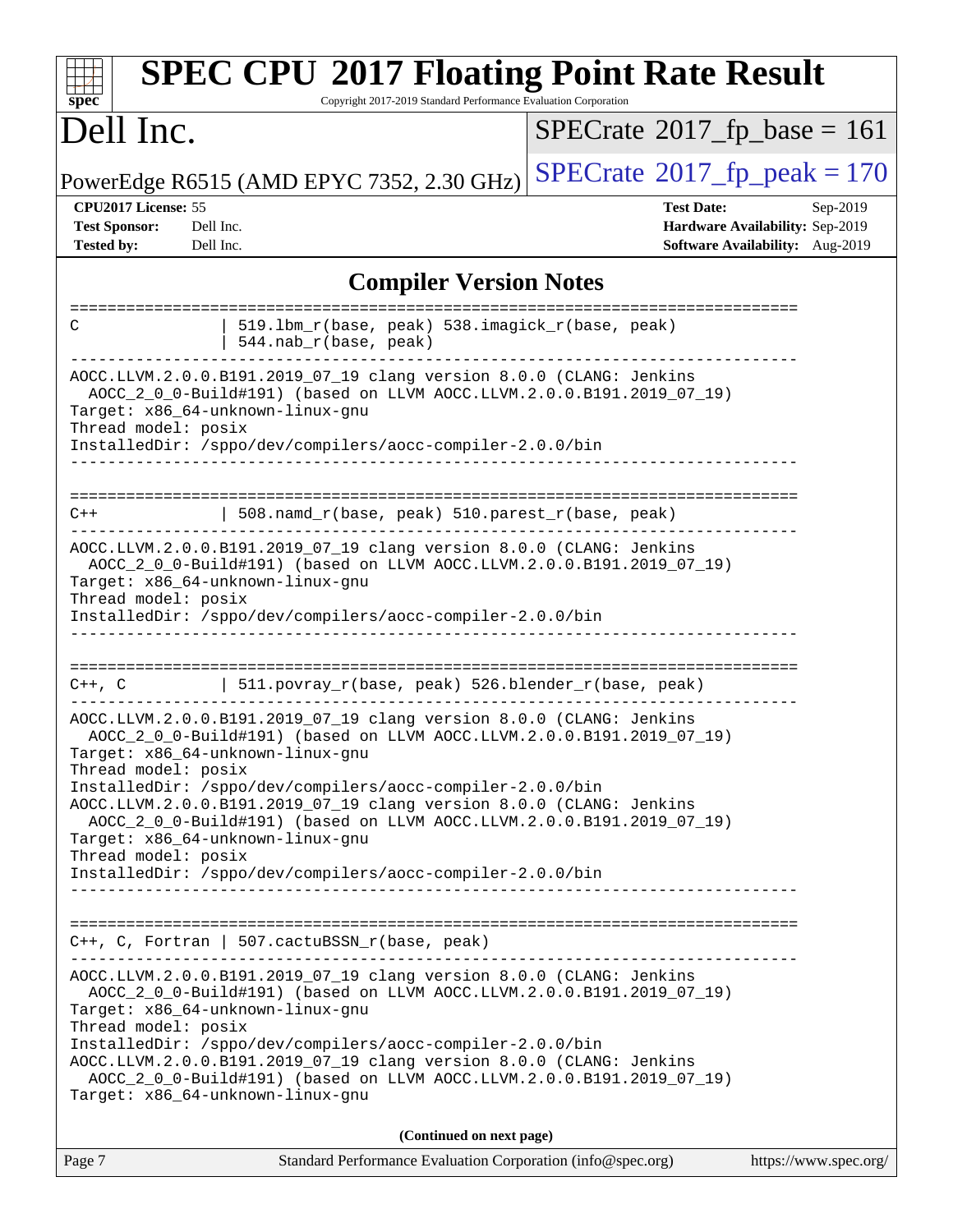| <b>SPEC CPU®2017 Floating Point Rate Result</b><br>Copyright 2017-2019 Standard Performance Evaluation Corporation<br>$spec^*$                                                                                                                                                                                                                           |                                                                                                     |  |
|----------------------------------------------------------------------------------------------------------------------------------------------------------------------------------------------------------------------------------------------------------------------------------------------------------------------------------------------------------|-----------------------------------------------------------------------------------------------------|--|
| Dell Inc.                                                                                                                                                                                                                                                                                                                                                | $SPECrate^{\circ}2017$ fp base = 161                                                                |  |
| PowerEdge R6515 (AMD EPYC 7352, 2.30 GHz)                                                                                                                                                                                                                                                                                                                | $SPECTate$ <sup>®</sup> 2017_fp_peak = 170                                                          |  |
| CPU2017 License: 55<br><b>Test Sponsor:</b><br>Dell Inc.<br><b>Tested by:</b><br>Dell Inc.                                                                                                                                                                                                                                                               | <b>Test Date:</b><br>Sep-2019<br>Hardware Availability: Sep-2019<br>Software Availability: Aug-2019 |  |
| <b>Compiler Version Notes (Continued)</b>                                                                                                                                                                                                                                                                                                                |                                                                                                     |  |
| Thread model: posix<br>InstalledDir: /sppo/dev/compilers/aocc-compiler-2.0.0/bin<br>AOCC.LLVM.2.0.0.B191.2019_07_19 clang version 8.0.0 (CLANG: Jenkins<br>AOCC_2_0_0-Build#191) (based on LLVM AOCC.LLVM.2.0.0.B191.2019_07_19)<br>Target: x86_64-unknown-linux-gnu<br>Thread model: posix<br>InstalledDir: /sppo/dev/compilers/aocc-compiler-2.0.0/bin |                                                                                                     |  |
| 503.bwaves_r(base, peak) 549.fotonik3d_r(base, peak)<br>Fortran<br>554.roms_r(base, peak)                                                                                                                                                                                                                                                                |                                                                                                     |  |
| AOCC.LLVM.2.0.0.B191.2019_07_19 clang version 8.0.0 (CLANG: Jenkins<br>AOCC_2_0_0-Build#191) (based on LLVM AOCC.LLVM.2.0.0.B191.2019_07_19)<br>Target: x86_64-unknown-linux-gnu<br>Thread model: posix<br>InstalledDir: /sppo/dev/compilers/aocc-compiler-2.0.0/bin                                                                                     |                                                                                                     |  |
| Fortran, C $\vert$ 521.wrf_r(base, peak) 527.cam4_r(base, peak)                                                                                                                                                                                                                                                                                          |                                                                                                     |  |
| AOCC.LLVM.2.0.0.B191.2019_07_19 clang version 8.0.0 (CLANG: Jenkins<br>AOCC_2_0_0-Build#191) (based on LLVM AOCC.LLVM.2.0.0.B191.2019_07_19)<br>Target: x86_64-unknown-linux-gnu                                                                                                                                                                         |                                                                                                     |  |
| Thread model: posix<br>InstalledDir: /sppo/dev/compilers/aocc-compiler-2.0.0/bin<br>AOCC.LLVM.2.0.0.B191.2019_07_19 clang version 8.0.0 (CLANG: Jenkins<br>AOCC_2_0_0-Build#191) (based on LLVM AOCC.LLVM.2.0.0.B191.2019_07_19)<br>Target: x86_64-unknown-linux-gnu                                                                                     |                                                                                                     |  |
| Thread model: posix<br>InstalledDir: /sppo/dev/compilers/aocc-compiler-2.0.0/bin                                                                                                                                                                                                                                                                         |                                                                                                     |  |
| <b>Base Compiler Invocation</b>                                                                                                                                                                                                                                                                                                                          |                                                                                                     |  |
| C benchmarks:<br>clang                                                                                                                                                                                                                                                                                                                                   |                                                                                                     |  |
| C++ benchmarks:<br>$clang++$                                                                                                                                                                                                                                                                                                                             |                                                                                                     |  |
| Fortran benchmarks:<br>flang                                                                                                                                                                                                                                                                                                                             |                                                                                                     |  |
| (Continued on next page)                                                                                                                                                                                                                                                                                                                                 |                                                                                                     |  |
| Page 8<br>Standard Performance Evaluation Corporation (info@spec.org)                                                                                                                                                                                                                                                                                    | https://www.spec.org/                                                                               |  |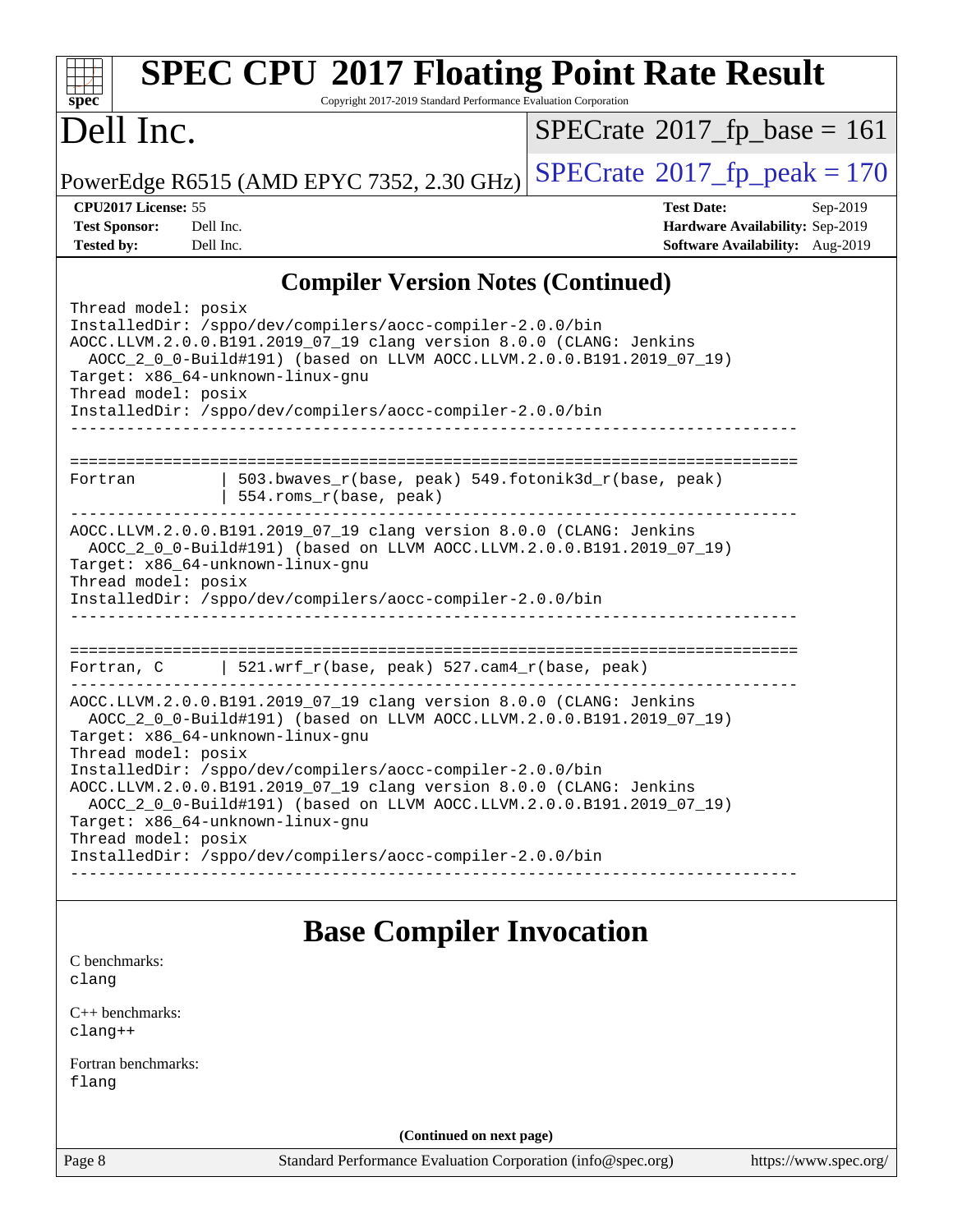## **[SPEC CPU](http://www.spec.org/auto/cpu2017/Docs/result-fields.html#SPECCPU2017FloatingPointRateResult)[2017 Floating Point Rate Result](http://www.spec.org/auto/cpu2017/Docs/result-fields.html#SPECCPU2017FloatingPointRateResult)**

Copyright 2017-2019 Standard Performance Evaluation Corporation

### Dell Inc.

 $SPECTate@2017_fp\_base = 161$ 

PowerEdge R6515 (AMD EPYC 7352, 2.30 GHz)  $\left|$  [SPECrate](http://www.spec.org/auto/cpu2017/Docs/result-fields.html#SPECrate2017fppeak)®[2017\\_fp\\_peak = 1](http://www.spec.org/auto/cpu2017/Docs/result-fields.html#SPECrate2017fppeak)70

**[CPU2017 License:](http://www.spec.org/auto/cpu2017/Docs/result-fields.html#CPU2017License)** 55 **[Test Date:](http://www.spec.org/auto/cpu2017/Docs/result-fields.html#TestDate)** Sep-2019 **[Test Sponsor:](http://www.spec.org/auto/cpu2017/Docs/result-fields.html#TestSponsor)** Dell Inc. **[Hardware Availability:](http://www.spec.org/auto/cpu2017/Docs/result-fields.html#HardwareAvailability)** Sep-2019 **[Tested by:](http://www.spec.org/auto/cpu2017/Docs/result-fields.html#Testedby)** Dell Inc. **[Software Availability:](http://www.spec.org/auto/cpu2017/Docs/result-fields.html#SoftwareAvailability)** Aug-2019

### **[Base Compiler Invocation \(Continued\)](http://www.spec.org/auto/cpu2017/Docs/result-fields.html#BaseCompilerInvocation)**

[Benchmarks using both Fortran and C](http://www.spec.org/auto/cpu2017/Docs/result-fields.html#BenchmarksusingbothFortranandC): [flang](http://www.spec.org/cpu2017/results/res2019q3/cpu2017-20190902-17384.flags.html#user_CC_FCbase_flang) [clang](http://www.spec.org/cpu2017/results/res2019q3/cpu2017-20190902-17384.flags.html#user_CC_FCbase_clang-c)

[Benchmarks using both C and C++](http://www.spec.org/auto/cpu2017/Docs/result-fields.html#BenchmarksusingbothCandCXX): [clang++](http://www.spec.org/cpu2017/results/res2019q3/cpu2017-20190902-17384.flags.html#user_CC_CXXbase_clang-cpp) [clang](http://www.spec.org/cpu2017/results/res2019q3/cpu2017-20190902-17384.flags.html#user_CC_CXXbase_clang-c)

[Benchmarks using Fortran, C, and C++:](http://www.spec.org/auto/cpu2017/Docs/result-fields.html#BenchmarksusingFortranCandCXX) [clang++](http://www.spec.org/cpu2017/results/res2019q3/cpu2017-20190902-17384.flags.html#user_CC_CXX_FCbase_clang-cpp) [clang](http://www.spec.org/cpu2017/results/res2019q3/cpu2017-20190902-17384.flags.html#user_CC_CXX_FCbase_clang-c) [flang](http://www.spec.org/cpu2017/results/res2019q3/cpu2017-20190902-17384.flags.html#user_CC_CXX_FCbase_flang)

### **[Base Portability Flags](http://www.spec.org/auto/cpu2017/Docs/result-fields.html#BasePortabilityFlags)**

 503.bwaves\_r: [-DSPEC\\_LP64](http://www.spec.org/cpu2017/results/res2019q3/cpu2017-20190902-17384.flags.html#suite_baseEXTRA_PORTABILITY503_bwaves_r_DSPEC_LP64) 507.cactuBSSN\_r: [-DSPEC\\_LP64](http://www.spec.org/cpu2017/results/res2019q3/cpu2017-20190902-17384.flags.html#suite_baseEXTRA_PORTABILITY507_cactuBSSN_r_DSPEC_LP64) 508.namd\_r: [-DSPEC\\_LP64](http://www.spec.org/cpu2017/results/res2019q3/cpu2017-20190902-17384.flags.html#suite_baseEXTRA_PORTABILITY508_namd_r_DSPEC_LP64) 510.parest\_r: [-DSPEC\\_LP64](http://www.spec.org/cpu2017/results/res2019q3/cpu2017-20190902-17384.flags.html#suite_baseEXTRA_PORTABILITY510_parest_r_DSPEC_LP64) 511.povray\_r: [-DSPEC\\_LP64](http://www.spec.org/cpu2017/results/res2019q3/cpu2017-20190902-17384.flags.html#suite_baseEXTRA_PORTABILITY511_povray_r_DSPEC_LP64) 519.lbm\_r: [-DSPEC\\_LP64](http://www.spec.org/cpu2017/results/res2019q3/cpu2017-20190902-17384.flags.html#suite_baseEXTRA_PORTABILITY519_lbm_r_DSPEC_LP64) 521.wrf\_r: [-DSPEC\\_CASE\\_FLAG](http://www.spec.org/cpu2017/results/res2019q3/cpu2017-20190902-17384.flags.html#b521.wrf_r_baseCPORTABILITY_DSPEC_CASE_FLAG) [-Mbyteswapio](http://www.spec.org/cpu2017/results/res2019q3/cpu2017-20190902-17384.flags.html#user_baseFPORTABILITY521_wrf_r_F-mbyteswapio_543c39ce38db59bcbc3b888917ef58c313007ae1c27520b689e012995ae261114051d1d5efcb4182d175ce22a6a15532d3a9999882dd2c360e6d853f41da6883) [-DSPEC\\_LP64](http://www.spec.org/cpu2017/results/res2019q3/cpu2017-20190902-17384.flags.html#suite_baseEXTRA_PORTABILITY521_wrf_r_DSPEC_LP64) 526.blender\_r: [-funsigned-char](http://www.spec.org/cpu2017/results/res2019q3/cpu2017-20190902-17384.flags.html#user_baseCPORTABILITY526_blender_r_aocc-unsigned-char) [-D\\_\\_BOOL\\_DEFINED](http://www.spec.org/cpu2017/results/res2019q3/cpu2017-20190902-17384.flags.html#b526.blender_r_baseCXXPORTABILITY_D__BOOL_DEFINED) [-DSPEC\\_LP64](http://www.spec.org/cpu2017/results/res2019q3/cpu2017-20190902-17384.flags.html#suite_baseEXTRA_PORTABILITY526_blender_r_DSPEC_LP64) 527.cam4\_r: [-DSPEC\\_CASE\\_FLAG](http://www.spec.org/cpu2017/results/res2019q3/cpu2017-20190902-17384.flags.html#b527.cam4_r_basePORTABILITY_DSPEC_CASE_FLAG) [-DSPEC\\_LP64](http://www.spec.org/cpu2017/results/res2019q3/cpu2017-20190902-17384.flags.html#suite_baseEXTRA_PORTABILITY527_cam4_r_DSPEC_LP64) 538.imagick\_r: [-DSPEC\\_LP64](http://www.spec.org/cpu2017/results/res2019q3/cpu2017-20190902-17384.flags.html#suite_baseEXTRA_PORTABILITY538_imagick_r_DSPEC_LP64) 544.nab\_r: [-DSPEC\\_LP64](http://www.spec.org/cpu2017/results/res2019q3/cpu2017-20190902-17384.flags.html#suite_baseEXTRA_PORTABILITY544_nab_r_DSPEC_LP64) 549.fotonik3d\_r: [-DSPEC\\_LP64](http://www.spec.org/cpu2017/results/res2019q3/cpu2017-20190902-17384.flags.html#suite_baseEXTRA_PORTABILITY549_fotonik3d_r_DSPEC_LP64) 554.roms\_r: [-DSPEC\\_LP64](http://www.spec.org/cpu2017/results/res2019q3/cpu2017-20190902-17384.flags.html#suite_baseEXTRA_PORTABILITY554_roms_r_DSPEC_LP64)

### **[Base Optimization Flags](http://www.spec.org/auto/cpu2017/Docs/result-fields.html#BaseOptimizationFlags)**

#### [C benchmarks](http://www.spec.org/auto/cpu2017/Docs/result-fields.html#Cbenchmarks):

[-flto](http://www.spec.org/cpu2017/results/res2019q3/cpu2017-20190902-17384.flags.html#user_CCbase_aocc-flto) [-Wl,-mllvm -Wl,-function-specialize](http://www.spec.org/cpu2017/results/res2019q3/cpu2017-20190902-17384.flags.html#user_CCbase_F-function-specialize_7e7e661e57922243ee67c9a1251cb8910e607325179a0ce7f2884e09a6f5d4a5ef0ae4f37e8a2a11c95fc48e931f06dc2b6016f14b511fcb441e048bef1b065a) [-Wl,-mllvm -Wl,-region-vectorize](http://www.spec.org/cpu2017/results/res2019q3/cpu2017-20190902-17384.flags.html#user_CCbase_F-region-vectorize_fb6c6b5aa293c88efc6c7c2b52b20755e943585b1fe8658c35afef78727fff56e1a56891413c30e36b8e2a6f9a71126986319243e80eb6110b78b288f533c52b) [-Wl,-mllvm -Wl,-vector-library=LIBMVEC](http://www.spec.org/cpu2017/results/res2019q3/cpu2017-20190902-17384.flags.html#user_CCbase_F-use-vector-library_0a14b27fae317f283640384a31f7bfcc2bd4c1d0b5cfc618a3a430800c9b20217b00f61303eff223a3251b4f06ffbc9739dc5296db9d1fbb9ad24a3939d86d66) [-Wl,-mllvm -Wl,-reduce-array-computations=3](http://www.spec.org/cpu2017/results/res2019q3/cpu2017-20190902-17384.flags.html#user_CCbase_F-reduce-array-computations_b882aefe7a5dda4e33149f6299762b9a720dace3e498e13756f4c04e5a19edf5315c1f3993de2e61ec41e8c206231f84e05da7040e1bb5d69ba27d10a12507e4) [-O3](http://www.spec.org/cpu2017/results/res2019q3/cpu2017-20190902-17384.flags.html#user_CCbase_F-O3) [-ffast-math](http://www.spec.org/cpu2017/results/res2019q3/cpu2017-20190902-17384.flags.html#user_CCbase_aocc-ffast-math) [-march=znver2](http://www.spec.org/cpu2017/results/res2019q3/cpu2017-20190902-17384.flags.html#user_CCbase_aocc-march_3e2e19cff2eeef60c5d90b059483627c9ea47eca6d66670dbd53f9185f6439e27eb5e104cf773e9e8ab18c8842ce63e461a3e948d0214bd567ef3ade411bf467) [-fstruct-layout=3](http://www.spec.org/cpu2017/results/res2019q3/cpu2017-20190902-17384.flags.html#user_CCbase_F-struct-layout) [-mllvm -unroll-threshold=50](http://www.spec.org/cpu2017/results/res2019q3/cpu2017-20190902-17384.flags.html#user_CCbase_F-unroll-threshold_458874500b2c105d6d5cb4d7a611c40e2b16e9e3d26b355fea72d644c3673b4de4b3932662f0ed3dbec75c491a13da2d2ca81180bd779dc531083ef1e1e549dc) [-fremap-arrays](http://www.spec.org/cpu2017/results/res2019q3/cpu2017-20190902-17384.flags.html#user_CCbase_F-fremap-arrays) [-mllvm -function-specialize](http://www.spec.org/cpu2017/results/res2019q3/cpu2017-20190902-17384.flags.html#user_CCbase_F-function-specialize_233b3bdba86027f1b094368157e481c5bc59f40286dc25bfadc1858dcd5745c24fd30d5f188710db7fea399bcc9f44a80b3ce3aacc70a8870250c3ae5e1f35b8) [-mllvm -enable-gvn-hoist](http://www.spec.org/cpu2017/results/res2019q3/cpu2017-20190902-17384.flags.html#user_CCbase_F-enable-gvn-hoist_e5856354646dd6ca1333a0ad99b817e4cf8932b91b82809fd8fd47ceff7b22a89eba5c98fd3e3fa5200368fd772cec3dd56abc3c8f7b655a71b9f9848dddedd5) [-mllvm -reduce-array-computations=3](http://www.spec.org/cpu2017/results/res2019q3/cpu2017-20190902-17384.flags.html#user_CCbase_F-reduce-array-computations_aceadb8604558b566e0e3a0d7a3c1533923dd1fa0889614e16288028922629a28d5695c24d3b3be4306b1e311c54317dfffe3a2e57fbcaabc737a1798de39145) [-mllvm -global-vectorize-slp](http://www.spec.org/cpu2017/results/res2019q3/cpu2017-20190902-17384.flags.html#user_CCbase_F-global-vectorize-slp_a3935e8627af4ced727033b1ffd4db27f4d541a363d28d82bf4c2925fb3a0fd4115d6e42d13a2829f9e024d6608eb67a85cb49770f2da5c5ac8dbc737afad603) [-mllvm -vector-library=LIBMVEC](http://www.spec.org/cpu2017/results/res2019q3/cpu2017-20190902-17384.flags.html#user_CCbase_F-use-vector-library_e584e20b4f7ec96aa109254b65d8e01d864f3d68580371b9d93ed7c338191d4cfce20c3c864632264effc6bbe4c7c38153d02096a342ee92501c4a53204a7871) [-mllvm -inline-threshold=1000](http://www.spec.org/cpu2017/results/res2019q3/cpu2017-20190902-17384.flags.html#user_CCbase_dragonegg-llvm-inline-threshold_b7832241b0a6397e4ecdbaf0eb7defdc10f885c2a282fa3240fdc99844d543fda39cf8a4a9dccf68cf19b5438ac3b455264f478df15da0f4988afa40d8243bab) [-flv-function-specialization](http://www.spec.org/cpu2017/results/res2019q3/cpu2017-20190902-17384.flags.html#user_CCbase_F-flv-function-specialization) [-z muldefs](http://www.spec.org/cpu2017/results/res2019q3/cpu2017-20190902-17384.flags.html#user_CCbase_aocc-muldefs) [-lmvec](http://www.spec.org/cpu2017/results/res2019q3/cpu2017-20190902-17384.flags.html#user_CCbase_F-lmvec) [-lamdlibm](http://www.spec.org/cpu2017/results/res2019q3/cpu2017-20190902-17384.flags.html#user_CCbase_F-lamdlibm) [-ljemalloc](http://www.spec.org/cpu2017/results/res2019q3/cpu2017-20190902-17384.flags.html#user_CCbase_jemalloc-lib) [-lflang](http://www.spec.org/cpu2017/results/res2019q3/cpu2017-20190902-17384.flags.html#user_CCbase_F-lflang)

#### [C++ benchmarks:](http://www.spec.org/auto/cpu2017/Docs/result-fields.html#CXXbenchmarks)

[-std=c++98](http://www.spec.org/cpu2017/results/res2019q3/cpu2017-20190902-17384.flags.html#user_CXXbase_std-cpp) [-flto](http://www.spec.org/cpu2017/results/res2019q3/cpu2017-20190902-17384.flags.html#user_CXXbase_aocc-flto) [-Wl,-mllvm -Wl,-function-specialize](http://www.spec.org/cpu2017/results/res2019q3/cpu2017-20190902-17384.flags.html#user_CXXbase_F-function-specialize_7e7e661e57922243ee67c9a1251cb8910e607325179a0ce7f2884e09a6f5d4a5ef0ae4f37e8a2a11c95fc48e931f06dc2b6016f14b511fcb441e048bef1b065a) [-Wl,-mllvm -Wl,-region-vectorize](http://www.spec.org/cpu2017/results/res2019q3/cpu2017-20190902-17384.flags.html#user_CXXbase_F-region-vectorize_fb6c6b5aa293c88efc6c7c2b52b20755e943585b1fe8658c35afef78727fff56e1a56891413c30e36b8e2a6f9a71126986319243e80eb6110b78b288f533c52b) [-Wl,-mllvm -Wl,-vector-library=LIBMVEC](http://www.spec.org/cpu2017/results/res2019q3/cpu2017-20190902-17384.flags.html#user_CXXbase_F-use-vector-library_0a14b27fae317f283640384a31f7bfcc2bd4c1d0b5cfc618a3a430800c9b20217b00f61303eff223a3251b4f06ffbc9739dc5296db9d1fbb9ad24a3939d86d66) [-Wl,-mllvm -Wl,-reduce-array-computations=3](http://www.spec.org/cpu2017/results/res2019q3/cpu2017-20190902-17384.flags.html#user_CXXbase_F-reduce-array-computations_b882aefe7a5dda4e33149f6299762b9a720dace3e498e13756f4c04e5a19edf5315c1f3993de2e61ec41e8c206231f84e05da7040e1bb5d69ba27d10a12507e4)

| Page 9 | Standard Performance Evaluation Corporation (info@spec.org) | https://www.spec.org/ |
|--------|-------------------------------------------------------------|-----------------------|
|--------|-------------------------------------------------------------|-----------------------|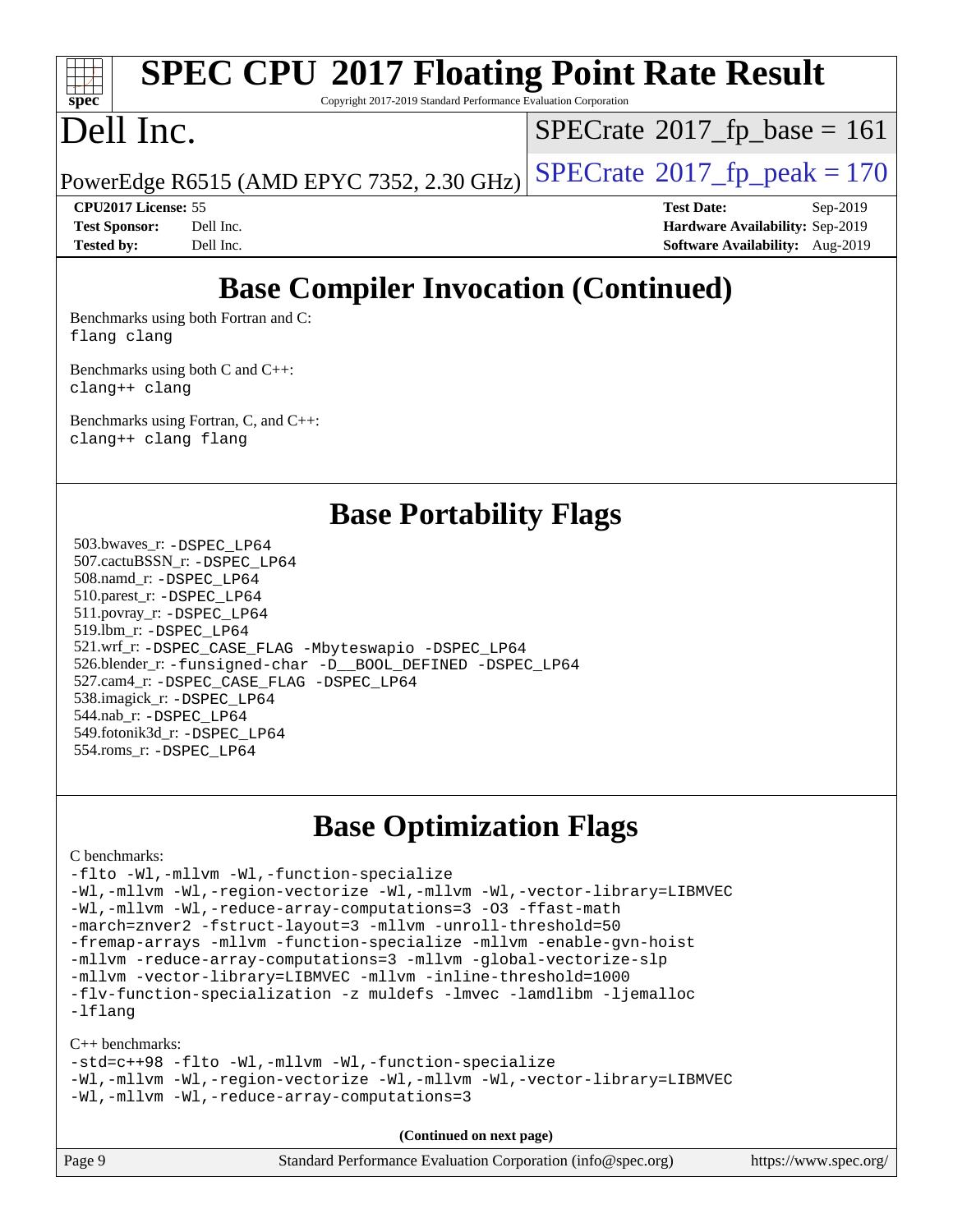## **[SPEC CPU](http://www.spec.org/auto/cpu2017/Docs/result-fields.html#SPECCPU2017FloatingPointRateResult)[2017 Floating Point Rate Result](http://www.spec.org/auto/cpu2017/Docs/result-fields.html#SPECCPU2017FloatingPointRateResult)**

Copyright 2017-2019 Standard Performance Evaluation Corporation

### Dell Inc.

 $SPECTate@2017_fp\_base = 161$ 

PowerEdge R6515 (AMD EPYC 7352, 2.30 GHz)  $\text{SPECrate}^{\circ}2017$  $\text{SPECrate}^{\circ}2017$  $\text{SPECrate}^{\circ}2017$  fp peak = 170

**[CPU2017 License:](http://www.spec.org/auto/cpu2017/Docs/result-fields.html#CPU2017License)** 55 **[Test Date:](http://www.spec.org/auto/cpu2017/Docs/result-fields.html#TestDate)** Sep-2019 **[Test Sponsor:](http://www.spec.org/auto/cpu2017/Docs/result-fields.html#TestSponsor)** Dell Inc. **[Hardware Availability:](http://www.spec.org/auto/cpu2017/Docs/result-fields.html#HardwareAvailability)** Sep-2019 **[Tested by:](http://www.spec.org/auto/cpu2017/Docs/result-fields.html#Testedby)** Dell Inc. **[Software Availability:](http://www.spec.org/auto/cpu2017/Docs/result-fields.html#SoftwareAvailability)** Aug-2019

### **[Base Optimization Flags \(Continued\)](http://www.spec.org/auto/cpu2017/Docs/result-fields.html#BaseOptimizationFlags)**

[C++ benchmarks](http://www.spec.org/auto/cpu2017/Docs/result-fields.html#CXXbenchmarks) (continued):

[-Wl,-mllvm -Wl,-suppress-fmas](http://www.spec.org/cpu2017/results/res2019q3/cpu2017-20190902-17384.flags.html#user_CXXbase_F-suppress-fmas_f00f00630e4a059e8af9c161e9bbf420bcf19890a7f99d5933525e66aa4b0bb3ab2339d2b12d97d3a5f5d271e839fe9c109938e91fe06230fb53651590cfa1e8) [-O3](http://www.spec.org/cpu2017/results/res2019q3/cpu2017-20190902-17384.flags.html#user_CXXbase_F-O3) [-ffast-math](http://www.spec.org/cpu2017/results/res2019q3/cpu2017-20190902-17384.flags.html#user_CXXbase_aocc-ffast-math) [-march=znver2](http://www.spec.org/cpu2017/results/res2019q3/cpu2017-20190902-17384.flags.html#user_CXXbase_aocc-march_3e2e19cff2eeef60c5d90b059483627c9ea47eca6d66670dbd53f9185f6439e27eb5e104cf773e9e8ab18c8842ce63e461a3e948d0214bd567ef3ade411bf467) [-mllvm -loop-unswitch-threshold=200000](http://www.spec.org/cpu2017/results/res2019q3/cpu2017-20190902-17384.flags.html#user_CXXbase_F-loop-unswitch-threshold_f9a82ae3270e55b5fbf79d0d96ee93606b73edbbe527d20b18b7bff1a3a146ad50cfc7454c5297978340ae9213029016a7d16221274d672d3f7f42ed25274e1d) [-mllvm -vector-library=LIBMVEC](http://www.spec.org/cpu2017/results/res2019q3/cpu2017-20190902-17384.flags.html#user_CXXbase_F-use-vector-library_e584e20b4f7ec96aa109254b65d8e01d864f3d68580371b9d93ed7c338191d4cfce20c3c864632264effc6bbe4c7c38153d02096a342ee92501c4a53204a7871) [-mllvm -unroll-threshold=100](http://www.spec.org/cpu2017/results/res2019q3/cpu2017-20190902-17384.flags.html#user_CXXbase_F-unroll-threshold_2755d0c78138845d361fa1543e3a063fffa198df9b3edf0cfb856bbc88a81e1769b12ac7a550c5d35197be55360db1a3f95a8d1304df999456cabf5120c45168) [-flv-function-specialization](http://www.spec.org/cpu2017/results/res2019q3/cpu2017-20190902-17384.flags.html#user_CXXbase_F-flv-function-specialization) [-mllvm -enable-partial-unswitch](http://www.spec.org/cpu2017/results/res2019q3/cpu2017-20190902-17384.flags.html#user_CXXbase_F-enable-partial-unswitch_6e1c33f981d77963b1eaf834973128a7f33ce3f8e27f54689656697a35e89dcc875281e0e6283d043e32f367dcb605ba0e307a92e830f7e326789fa6c61b35d3) [-z muldefs](http://www.spec.org/cpu2017/results/res2019q3/cpu2017-20190902-17384.flags.html#user_CXXbase_aocc-muldefs) [-lmvec](http://www.spec.org/cpu2017/results/res2019q3/cpu2017-20190902-17384.flags.html#user_CXXbase_F-lmvec) [-lamdlibm](http://www.spec.org/cpu2017/results/res2019q3/cpu2017-20190902-17384.flags.html#user_CXXbase_F-lamdlibm) [-ljemalloc](http://www.spec.org/cpu2017/results/res2019q3/cpu2017-20190902-17384.flags.html#user_CXXbase_jemalloc-lib) [-lflang](http://www.spec.org/cpu2017/results/res2019q3/cpu2017-20190902-17384.flags.html#user_CXXbase_F-lflang)

#### [Fortran benchmarks](http://www.spec.org/auto/cpu2017/Docs/result-fields.html#Fortranbenchmarks):

[-flto](http://www.spec.org/cpu2017/results/res2019q3/cpu2017-20190902-17384.flags.html#user_FCbase_aocc-flto) [-Wl,-mllvm -Wl,-function-specialize](http://www.spec.org/cpu2017/results/res2019q3/cpu2017-20190902-17384.flags.html#user_FCbase_F-function-specialize_7e7e661e57922243ee67c9a1251cb8910e607325179a0ce7f2884e09a6f5d4a5ef0ae4f37e8a2a11c95fc48e931f06dc2b6016f14b511fcb441e048bef1b065a) [-Wl,-mllvm -Wl,-region-vectorize](http://www.spec.org/cpu2017/results/res2019q3/cpu2017-20190902-17384.flags.html#user_FCbase_F-region-vectorize_fb6c6b5aa293c88efc6c7c2b52b20755e943585b1fe8658c35afef78727fff56e1a56891413c30e36b8e2a6f9a71126986319243e80eb6110b78b288f533c52b) [-Wl,-mllvm -Wl,-vector-library=LIBMVEC](http://www.spec.org/cpu2017/results/res2019q3/cpu2017-20190902-17384.flags.html#user_FCbase_F-use-vector-library_0a14b27fae317f283640384a31f7bfcc2bd4c1d0b5cfc618a3a430800c9b20217b00f61303eff223a3251b4f06ffbc9739dc5296db9d1fbb9ad24a3939d86d66) [-Wl,-mllvm -Wl,-reduce-array-computations=3](http://www.spec.org/cpu2017/results/res2019q3/cpu2017-20190902-17384.flags.html#user_FCbase_F-reduce-array-computations_b882aefe7a5dda4e33149f6299762b9a720dace3e498e13756f4c04e5a19edf5315c1f3993de2e61ec41e8c206231f84e05da7040e1bb5d69ba27d10a12507e4) [-O3](http://www.spec.org/cpu2017/results/res2019q3/cpu2017-20190902-17384.flags.html#user_FCbase_F-O3) [-march=znver2](http://www.spec.org/cpu2017/results/res2019q3/cpu2017-20190902-17384.flags.html#user_FCbase_aocc-march_3e2e19cff2eeef60c5d90b059483627c9ea47eca6d66670dbd53f9185f6439e27eb5e104cf773e9e8ab18c8842ce63e461a3e948d0214bd567ef3ade411bf467) [-funroll-loops](http://www.spec.org/cpu2017/results/res2019q3/cpu2017-20190902-17384.flags.html#user_FCbase_aocc-unroll-loops) [-Mrecursive](http://www.spec.org/cpu2017/results/res2019q3/cpu2017-20190902-17384.flags.html#user_FCbase_F-mrecursive_20a145d63f12d5750a899e17d4450b5b8b40330a9bb4af13688ca650e6fb30857bbbe44fb35cdbb895df6e5b2769de0a0d7659f51ff17acfbef6febafec4023f) [-mllvm -vector-library=LIBMVEC](http://www.spec.org/cpu2017/results/res2019q3/cpu2017-20190902-17384.flags.html#user_FCbase_F-use-vector-library_e584e20b4f7ec96aa109254b65d8e01d864f3d68580371b9d93ed7c338191d4cfce20c3c864632264effc6bbe4c7c38153d02096a342ee92501c4a53204a7871) [-z muldefs](http://www.spec.org/cpu2017/results/res2019q3/cpu2017-20190902-17384.flags.html#user_FCbase_aocc-muldefs) [-Kieee](http://www.spec.org/cpu2017/results/res2019q3/cpu2017-20190902-17384.flags.html#user_FCbase_F-kieee) [-fno-finite-math-only](http://www.spec.org/cpu2017/results/res2019q3/cpu2017-20190902-17384.flags.html#user_FCbase_aocc-fno-finite-math-only) [-lmvec](http://www.spec.org/cpu2017/results/res2019q3/cpu2017-20190902-17384.flags.html#user_FCbase_F-lmvec) [-lamdlibm](http://www.spec.org/cpu2017/results/res2019q3/cpu2017-20190902-17384.flags.html#user_FCbase_F-lamdlibm) [-ljemalloc](http://www.spec.org/cpu2017/results/res2019q3/cpu2017-20190902-17384.flags.html#user_FCbase_jemalloc-lib) [-lflang](http://www.spec.org/cpu2017/results/res2019q3/cpu2017-20190902-17384.flags.html#user_FCbase_F-lflang)

#### [Benchmarks using both Fortran and C](http://www.spec.org/auto/cpu2017/Docs/result-fields.html#BenchmarksusingbothFortranandC):

```
-flto -Wl,-mllvm -Wl,-function-specialize
-Wl,-mllvm -Wl,-region-vectorize -Wl,-mllvm -Wl,-vector-library=LIBMVEC
-Wl,-mllvm -Wl,-reduce-array-computations=3 -O3 -ffast-math
-march=znver2 -fstruct-layout=3 -mllvm -unroll-threshold=50
-fremap-arrays -mllvm -function-specialize -mllvm -enable-gvn-hoist
-mllvm -reduce-array-computations=3 -mllvm -global-vectorize-slp
-mllvm -vector-library=LIBMVEC -mllvm -inline-threshold=1000
-flv-function-specialization -funroll-loops -Mrecursive -z muldefs
-Kieee -fno-finite-math-only -lmvec -lamdlibm -ljemalloc -lflang
```
#### [Benchmarks using both C and C++](http://www.spec.org/auto/cpu2017/Docs/result-fields.html#BenchmarksusingbothCandCXX):

```
-std=c++98 -flto -Wl,-mllvm -Wl,-function-specialize
-Wl,-mllvm -Wl,-region-vectorize -Wl,-mllvm -Wl,-vector-library=LIBMVEC
-Wl,-mllvm -Wl,-reduce-array-computations=3
-Wl,-mllvm -Wl,-suppress-fmas -O3 -ffast-math -march=znver2
-fstruct-layout=3 -mllvm -unroll-threshold=50 -fremap-arrays
-mllvm -function-specialize -mllvm -enable-gvn-hoist
-mllvm -reduce-array-computations=3 -mllvm -global-vectorize-slp
-mllvm -vector-library=LIBMVEC -mllvm -inline-threshold=1000
-flv-function-specialization -mllvm -loop-unswitch-threshold=200000
-mllvm -unroll-threshold=100 -mllvm -enable-partial-unswitch -z muldefs
-lmvec -lamdlibm -ljemalloc -lflang
```
#### [Benchmarks using Fortran, C, and C++:](http://www.spec.org/auto/cpu2017/Docs/result-fields.html#BenchmarksusingFortranCandCXX)

```
-std=c++98 -flto -Wl,-mllvm -Wl,-function-specialize
-Wl,-mllvm -Wl,-region-vectorize -Wl,-mllvm -Wl,-vector-library=LIBMVEC
-Wl,-mllvm -Wl,-reduce-array-computations=3
-Wl,-mllvm -Wl,-suppress-fmas -O3 -ffast-math -march=znver2
-fstruct-layout=3 -mllvm -unroll-threshold=50 -fremap-arrays
-mllvm -function-specialize -mllvm -enable-gvn-hoist
-mllvm -reduce-array-computations=3 -mllvm -global-vectorize-slp
```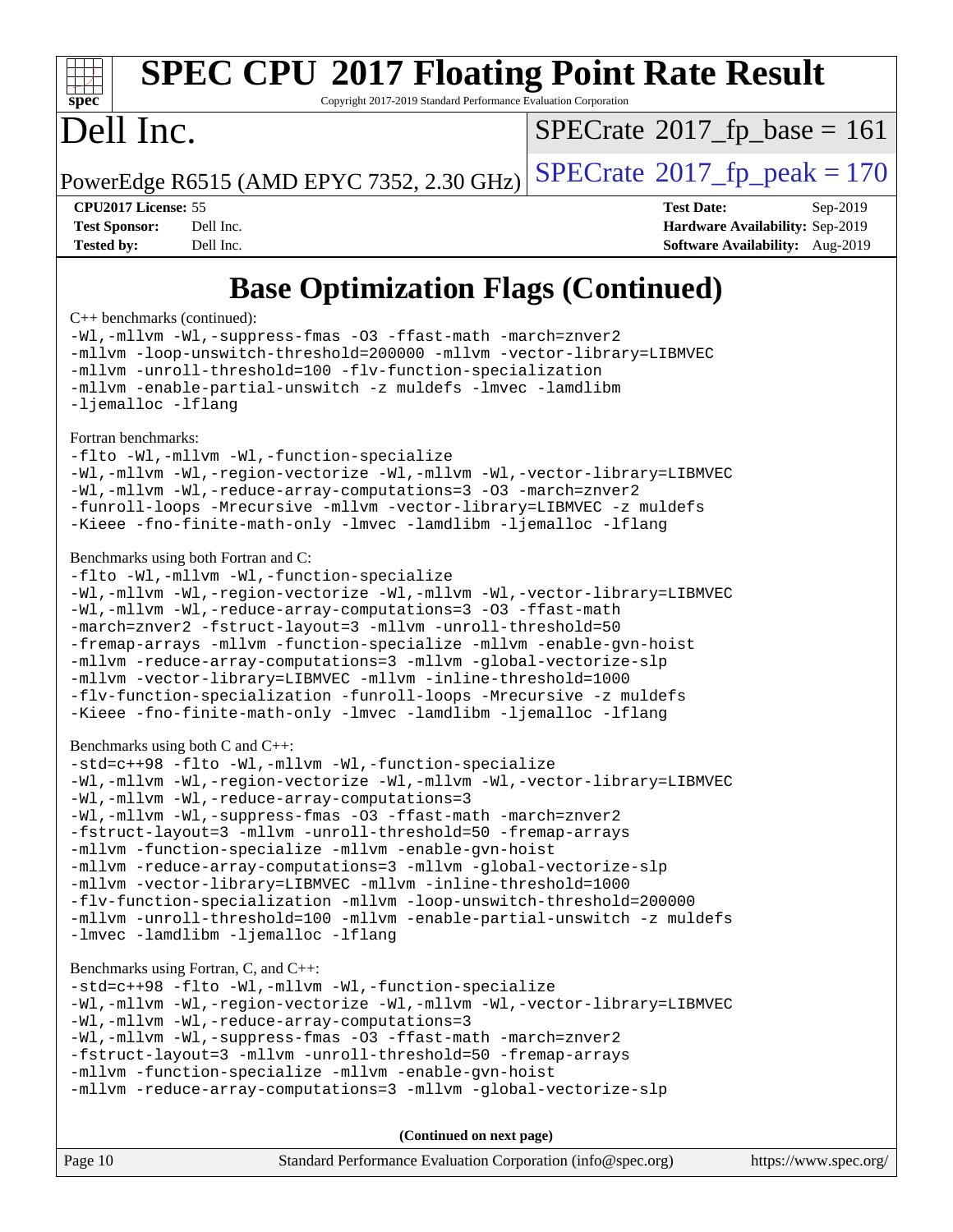## **[SPEC CPU](http://www.spec.org/auto/cpu2017/Docs/result-fields.html#SPECCPU2017FloatingPointRateResult)[2017 Floating Point Rate Result](http://www.spec.org/auto/cpu2017/Docs/result-fields.html#SPECCPU2017FloatingPointRateResult)**

Copyright 2017-2019 Standard Performance Evaluation Corporation

### Dell Inc.

 $SPECrate$ <sup>®</sup>[2017\\_fp\\_base =](http://www.spec.org/auto/cpu2017/Docs/result-fields.html#SPECrate2017fpbase) 161

PowerEdge R6515 (AMD EPYC 7352, 2.30 GHz)  $\left|$  [SPECrate](http://www.spec.org/auto/cpu2017/Docs/result-fields.html#SPECrate2017fppeak)®[2017\\_fp\\_peak = 1](http://www.spec.org/auto/cpu2017/Docs/result-fields.html#SPECrate2017fppeak)70

**[CPU2017 License:](http://www.spec.org/auto/cpu2017/Docs/result-fields.html#CPU2017License)** 55 **[Test Date:](http://www.spec.org/auto/cpu2017/Docs/result-fields.html#TestDate)** Sep-2019 **[Test Sponsor:](http://www.spec.org/auto/cpu2017/Docs/result-fields.html#TestSponsor)** Dell Inc. **[Hardware Availability:](http://www.spec.org/auto/cpu2017/Docs/result-fields.html#HardwareAvailability)** Sep-2019 **[Tested by:](http://www.spec.org/auto/cpu2017/Docs/result-fields.html#Testedby)** Dell Inc. **[Software Availability:](http://www.spec.org/auto/cpu2017/Docs/result-fields.html#SoftwareAvailability)** Aug-2019

### **[Base Optimization Flags \(Continued\)](http://www.spec.org/auto/cpu2017/Docs/result-fields.html#BaseOptimizationFlags)**

[Benchmarks using Fortran, C, and C++](http://www.spec.org/auto/cpu2017/Docs/result-fields.html#BenchmarksusingFortranCandCXX) (continued):

[-mllvm -vector-library=LIBMVEC](http://www.spec.org/cpu2017/results/res2019q3/cpu2017-20190902-17384.flags.html#user_CC_CXX_FCbase_F-use-vector-library_e584e20b4f7ec96aa109254b65d8e01d864f3d68580371b9d93ed7c338191d4cfce20c3c864632264effc6bbe4c7c38153d02096a342ee92501c4a53204a7871) [-mllvm -inline-threshold=1000](http://www.spec.org/cpu2017/results/res2019q3/cpu2017-20190902-17384.flags.html#user_CC_CXX_FCbase_dragonegg-llvm-inline-threshold_b7832241b0a6397e4ecdbaf0eb7defdc10f885c2a282fa3240fdc99844d543fda39cf8a4a9dccf68cf19b5438ac3b455264f478df15da0f4988afa40d8243bab) [-flv-function-specialization](http://www.spec.org/cpu2017/results/res2019q3/cpu2017-20190902-17384.flags.html#user_CC_CXX_FCbase_F-flv-function-specialization) [-mllvm -loop-unswitch-threshold=200000](http://www.spec.org/cpu2017/results/res2019q3/cpu2017-20190902-17384.flags.html#user_CC_CXX_FCbase_F-loop-unswitch-threshold_f9a82ae3270e55b5fbf79d0d96ee93606b73edbbe527d20b18b7bff1a3a146ad50cfc7454c5297978340ae9213029016a7d16221274d672d3f7f42ed25274e1d)

[-mllvm -unroll-threshold=100](http://www.spec.org/cpu2017/results/res2019q3/cpu2017-20190902-17384.flags.html#user_CC_CXX_FCbase_F-unroll-threshold_2755d0c78138845d361fa1543e3a063fffa198df9b3edf0cfb856bbc88a81e1769b12ac7a550c5d35197be55360db1a3f95a8d1304df999456cabf5120c45168) [-mllvm -enable-partial-unswitch](http://www.spec.org/cpu2017/results/res2019q3/cpu2017-20190902-17384.flags.html#user_CC_CXX_FCbase_F-enable-partial-unswitch_6e1c33f981d77963b1eaf834973128a7f33ce3f8e27f54689656697a35e89dcc875281e0e6283d043e32f367dcb605ba0e307a92e830f7e326789fa6c61b35d3)

[-funroll-loops](http://www.spec.org/cpu2017/results/res2019q3/cpu2017-20190902-17384.flags.html#user_CC_CXX_FCbase_aocc-unroll-loops) [-Mrecursive](http://www.spec.org/cpu2017/results/res2019q3/cpu2017-20190902-17384.flags.html#user_CC_CXX_FCbase_F-mrecursive_20a145d63f12d5750a899e17d4450b5b8b40330a9bb4af13688ca650e6fb30857bbbe44fb35cdbb895df6e5b2769de0a0d7659f51ff17acfbef6febafec4023f) [-z muldefs](http://www.spec.org/cpu2017/results/res2019q3/cpu2017-20190902-17384.flags.html#user_CC_CXX_FCbase_aocc-muldefs) [-Kieee](http://www.spec.org/cpu2017/results/res2019q3/cpu2017-20190902-17384.flags.html#user_CC_CXX_FCbase_F-kieee) [-fno-finite-math-only](http://www.spec.org/cpu2017/results/res2019q3/cpu2017-20190902-17384.flags.html#user_CC_CXX_FCbase_aocc-fno-finite-math-only)

[-lmvec](http://www.spec.org/cpu2017/results/res2019q3/cpu2017-20190902-17384.flags.html#user_CC_CXX_FCbase_F-lmvec) [-lamdlibm](http://www.spec.org/cpu2017/results/res2019q3/cpu2017-20190902-17384.flags.html#user_CC_CXX_FCbase_F-lamdlibm) [-ljemalloc](http://www.spec.org/cpu2017/results/res2019q3/cpu2017-20190902-17384.flags.html#user_CC_CXX_FCbase_jemalloc-lib) [-lflang](http://www.spec.org/cpu2017/results/res2019q3/cpu2017-20190902-17384.flags.html#user_CC_CXX_FCbase_F-lflang)

### **[Peak Compiler Invocation](http://www.spec.org/auto/cpu2017/Docs/result-fields.html#PeakCompilerInvocation)**

[C benchmarks](http://www.spec.org/auto/cpu2017/Docs/result-fields.html#Cbenchmarks): [clang](http://www.spec.org/cpu2017/results/res2019q3/cpu2017-20190902-17384.flags.html#user_CCpeak_clang-c)

[C++ benchmarks:](http://www.spec.org/auto/cpu2017/Docs/result-fields.html#CXXbenchmarks) [clang++](http://www.spec.org/cpu2017/results/res2019q3/cpu2017-20190902-17384.flags.html#user_CXXpeak_clang-cpp)

[Fortran benchmarks](http://www.spec.org/auto/cpu2017/Docs/result-fields.html#Fortranbenchmarks): [flang](http://www.spec.org/cpu2017/results/res2019q3/cpu2017-20190902-17384.flags.html#user_FCpeak_flang)

[Benchmarks using both Fortran and C](http://www.spec.org/auto/cpu2017/Docs/result-fields.html#BenchmarksusingbothFortranandC): [flang](http://www.spec.org/cpu2017/results/res2019q3/cpu2017-20190902-17384.flags.html#user_CC_FCpeak_flang) [clang](http://www.spec.org/cpu2017/results/res2019q3/cpu2017-20190902-17384.flags.html#user_CC_FCpeak_clang-c)

[Benchmarks using both C and C++](http://www.spec.org/auto/cpu2017/Docs/result-fields.html#BenchmarksusingbothCandCXX): [clang++](http://www.spec.org/cpu2017/results/res2019q3/cpu2017-20190902-17384.flags.html#user_CC_CXXpeak_clang-cpp) [clang](http://www.spec.org/cpu2017/results/res2019q3/cpu2017-20190902-17384.flags.html#user_CC_CXXpeak_clang-c)

[Benchmarks using Fortran, C, and C++:](http://www.spec.org/auto/cpu2017/Docs/result-fields.html#BenchmarksusingFortranCandCXX) [clang++](http://www.spec.org/cpu2017/results/res2019q3/cpu2017-20190902-17384.flags.html#user_CC_CXX_FCpeak_clang-cpp) [clang](http://www.spec.org/cpu2017/results/res2019q3/cpu2017-20190902-17384.flags.html#user_CC_CXX_FCpeak_clang-c) [flang](http://www.spec.org/cpu2017/results/res2019q3/cpu2017-20190902-17384.flags.html#user_CC_CXX_FCpeak_flang)

### **[Peak Portability Flags](http://www.spec.org/auto/cpu2017/Docs/result-fields.html#PeakPortabilityFlags)**

Same as Base Portability Flags

### **[Peak Optimization Flags](http://www.spec.org/auto/cpu2017/Docs/result-fields.html#PeakOptimizationFlags)**

[C benchmarks](http://www.spec.org/auto/cpu2017/Docs/result-fields.html#Cbenchmarks):

519.lbm\_r: basepeak = yes

```
 538.imagick_r: -flto -Wl,-mllvm -Wl,-function-specialize
-Wl,-mllvm -Wl,-region-vectorize
-Wl,-mllvm -Wl,-vector-library=LIBMVEC
```
**(Continued on next page)**

Page 11 Standard Performance Evaluation Corporation [\(info@spec.org\)](mailto:info@spec.org) <https://www.spec.org/>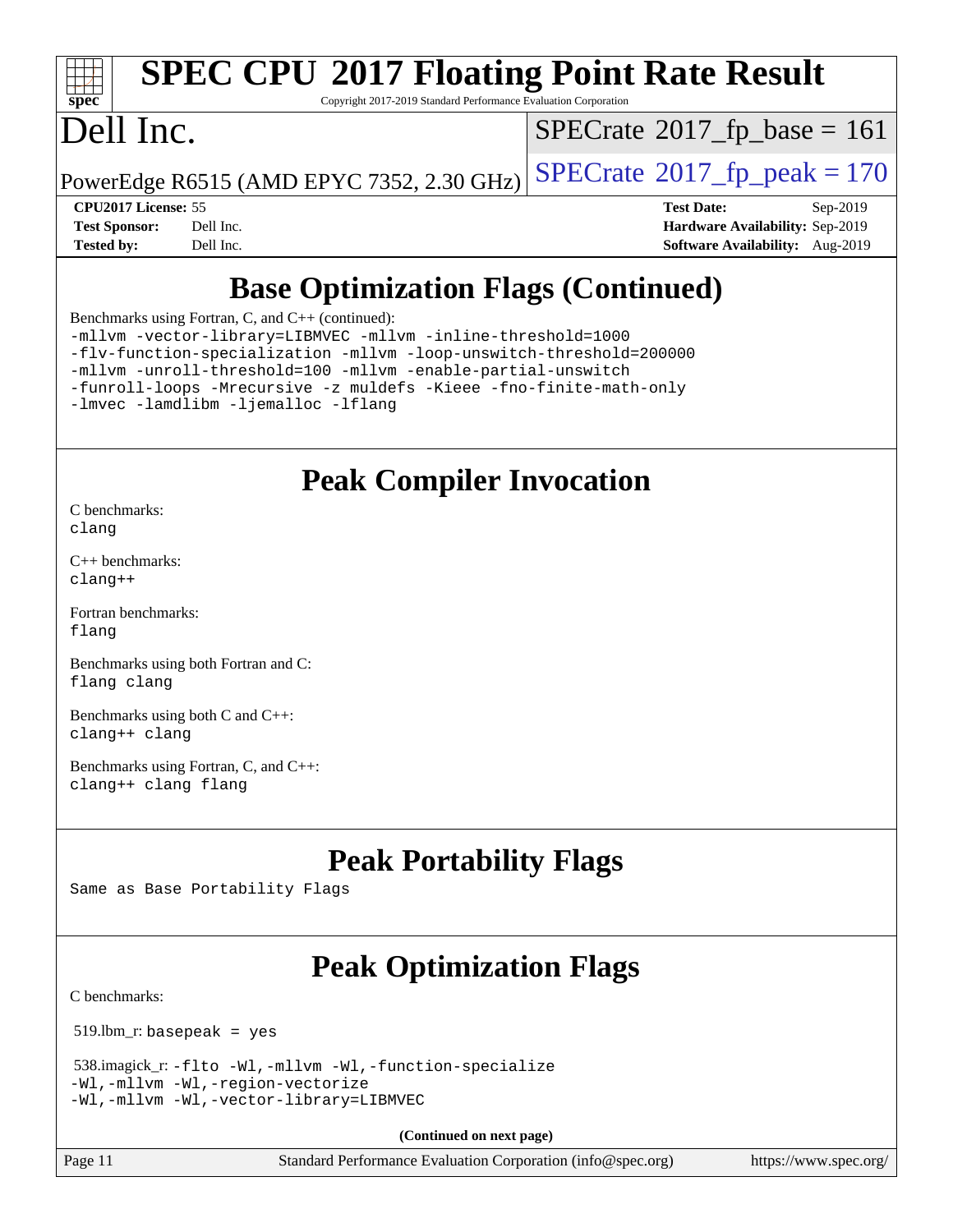#### **[spec](http://www.spec.org/) [SPEC CPU](http://www.spec.org/auto/cpu2017/Docs/result-fields.html#SPECCPU2017FloatingPointRateResult)[2017 Floating Point Rate Result](http://www.spec.org/auto/cpu2017/Docs/result-fields.html#SPECCPU2017FloatingPointRateResult)** Copyright 2017-2019 Standard Performance Evaluation Corporation Dell Inc. PowerEdge R6515 (AMD EPYC 7352, 2.30 GHz)  $\text{SPECrate}^{\circ}2017$  $\text{SPECrate}^{\circ}2017$  $\text{SPECrate}^{\circ}2017$  fp peak = 170  $SPECrate$ <sup>®</sup>[2017\\_fp\\_base =](http://www.spec.org/auto/cpu2017/Docs/result-fields.html#SPECrate2017fpbase) 161 **[CPU2017 License:](http://www.spec.org/auto/cpu2017/Docs/result-fields.html#CPU2017License)** 55 **[Test Date:](http://www.spec.org/auto/cpu2017/Docs/result-fields.html#TestDate)** Sep-2019 **[Test Sponsor:](http://www.spec.org/auto/cpu2017/Docs/result-fields.html#TestSponsor)** Dell Inc. **[Hardware Availability:](http://www.spec.org/auto/cpu2017/Docs/result-fields.html#HardwareAvailability)** Sep-2019 **[Tested by:](http://www.spec.org/auto/cpu2017/Docs/result-fields.html#Testedby)** Dell Inc. **[Software Availability:](http://www.spec.org/auto/cpu2017/Docs/result-fields.html#SoftwareAvailability)** Aug-2019

### **[Peak Optimization Flags \(Continued\)](http://www.spec.org/auto/cpu2017/Docs/result-fields.html#PeakOptimizationFlags)**

```
 538.imagick_r (continued):
-Wl,-mllvm -Wl,-reduce-array-computations=3 -Ofast
-march=znver2 -mno-sse4a -fstruct-layout=5
-mllvm -vectorize-memory-aggressively
-mllvm -function-specialize -mllvm -enable-gvn-hoist
-mllvm -unroll-threshold=50 -fremap-arrays
-mllvm -vector-library=LIBMVEC
-mllvm -reduce-array-computations=3
-mllvm -global-vectorize-slp -mllvm -inline-threshold=1000
-flv-function-specialization -lmvec -lamdlibm -ljemalloc
-lflang
 544.nab_r: Same as 538.imagick_r
C++ benchmarks: 
 508.namd_r: basepeak = yes
 510.parest_r: -std=c++98 -flto -Wl,-mllvm -Wl,-function-specialize
-Wl,-mllvm -Wl,-region-vectorize
-Wl,-mllvm -Wl,-vector-library=LIBMVEC
-Wl,-mllvm -Wl,-reduce-array-computations=3
-Wl,-mllvm -Wl,-suppress-fmas -Ofast -march=znver2
-flv-function-specialization -mllvm -unroll-threshold=100
-mllvm -enable-partial-unswitch
-mllvm -loop-unswitch-threshold=200000
-mllvm -vector-library=LIBMVEC
-mllvm -inline-threshold=1000 -lmvec -lamdlibm -ljemalloc
-lflang
Fortran benchmarks: 
 503.bwaves_r: -flto -Wl,-mllvm -Wl,-function-specialize
-Wl,-mllvm -Wl,-region-vectorize
-Wl,-mllvm -Wl,-vector-library=LIBMVEC
-Wl,-mllvm -Wl,-reduce-array-computations=3 -O3
-march=znver2 -funroll-loops -Mrecursive
-mllvm -vector-library=LIBMVEC -Kieee
-fno-finite-math-only -lmvec -lamdlibm -ljemalloc
-lflang
 549.fotonik3d_r: Same as 503.bwaves_r
 554.roms_r: -flto -Wl,-mllvm -Wl,-function-specialize
-Wl,-mllvm -Wl,-region-vectorize
-Wl,-mllvm -Wl,-vector-library=LIBMVEC
                                     (Continued on next page)
```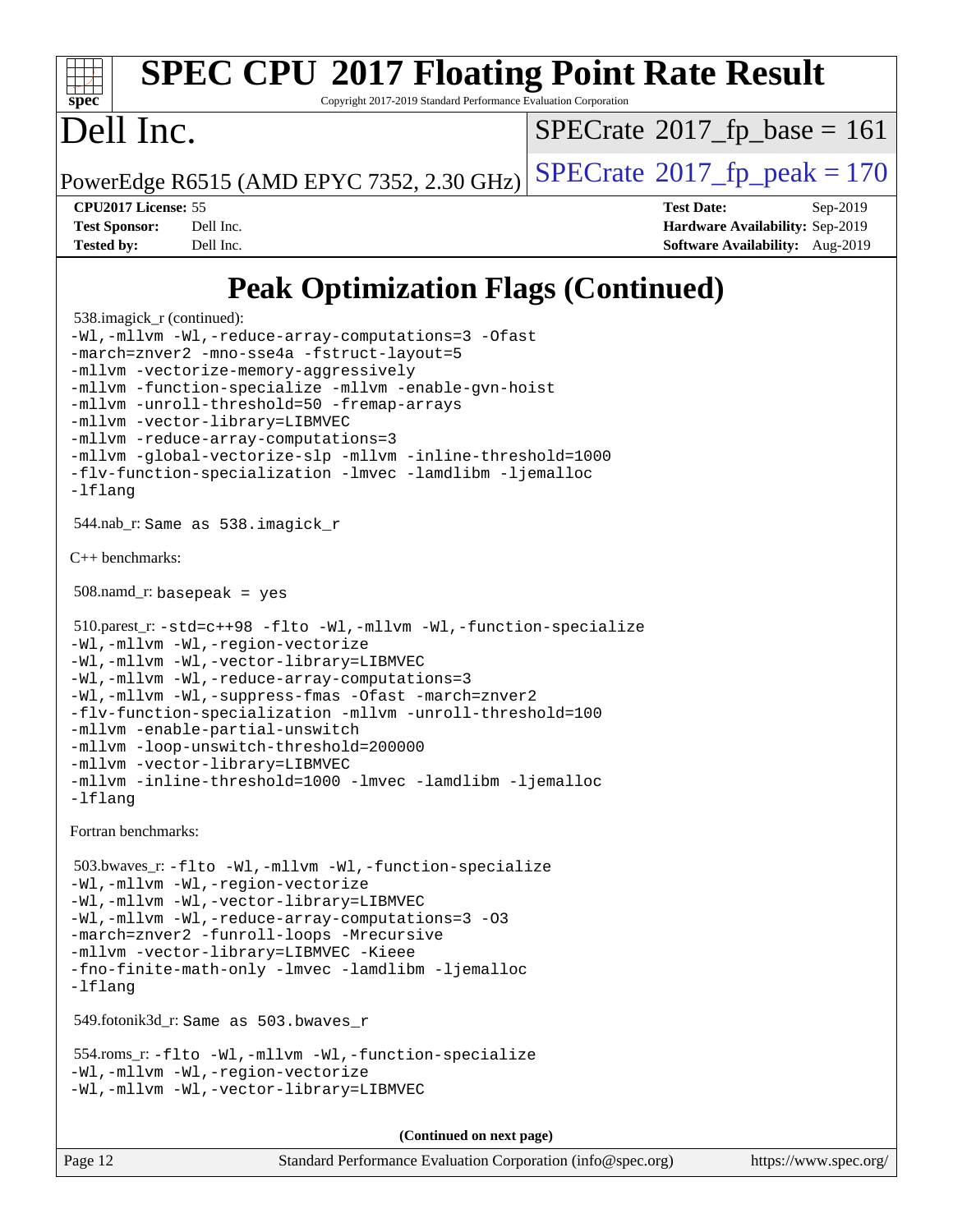#### **[spec](http://www.spec.org/) [SPEC CPU](http://www.spec.org/auto/cpu2017/Docs/result-fields.html#SPECCPU2017FloatingPointRateResult)[2017 Floating Point Rate Result](http://www.spec.org/auto/cpu2017/Docs/result-fields.html#SPECCPU2017FloatingPointRateResult)** Copyright 2017-2019 Standard Performance Evaluation Corporation Dell Inc. PowerEdge R6515 (AMD EPYC 7352, 2.30 GHz)  $\text{SPECrate}^{\circ}2017$  $\text{SPECrate}^{\circ}2017$  $\text{SPECrate}^{\circ}2017$  fp peak = 170  $SPECTate@2017_fp\_base = 161$ **[CPU2017 License:](http://www.spec.org/auto/cpu2017/Docs/result-fields.html#CPU2017License)** 55 **[Test Date:](http://www.spec.org/auto/cpu2017/Docs/result-fields.html#TestDate)** Sep-2019 **[Test Sponsor:](http://www.spec.org/auto/cpu2017/Docs/result-fields.html#TestSponsor)** Dell Inc. **[Hardware Availability:](http://www.spec.org/auto/cpu2017/Docs/result-fields.html#HardwareAvailability)** Sep-2019 **[Tested by:](http://www.spec.org/auto/cpu2017/Docs/result-fields.html#Testedby)** Dell Inc. **[Software Availability:](http://www.spec.org/auto/cpu2017/Docs/result-fields.html#SoftwareAvailability)** Aug-2019 **[Peak Optimization Flags \(Continued\)](http://www.spec.org/auto/cpu2017/Docs/result-fields.html#PeakOptimizationFlags)** 554.roms\_r (continued): [-Wl,-mllvm -Wl,-reduce-array-computations=3](http://www.spec.org/cpu2017/results/res2019q3/cpu2017-20190902-17384.flags.html#user_peakLDFLAGS554_roms_r_F-reduce-array-computations_b882aefe7a5dda4e33149f6299762b9a720dace3e498e13756f4c04e5a19edf5315c1f3993de2e61ec41e8c206231f84e05da7040e1bb5d69ba27d10a12507e4) [-Wl,-mllvm -Wl,-enable-X86-prefetching](http://www.spec.org/cpu2017/results/res2019q3/cpu2017-20190902-17384.flags.html#user_peakLDFFLAGS554_roms_r_F-enable-X86-prefetching_362de7b2f7f327d498ff3502bcaa6d8937de40fbbc59a600e539433e6b2cb9ea5e30d4a00c3465ce74a160670b5fcaffd57d10fdc90b0d7ee2c6f387a6bf1aee) [-O3](http://www.spec.org/cpu2017/results/res2019q3/cpu2017-20190902-17384.flags.html#user_peakFOPTIMIZE554_roms_r_F-O3) [-march=znver2](http://www.spec.org/cpu2017/results/res2019q3/cpu2017-20190902-17384.flags.html#user_peakFOPTIMIZE554_roms_r_aocc-march_3e2e19cff2eeef60c5d90b059483627c9ea47eca6d66670dbd53f9185f6439e27eb5e104cf773e9e8ab18c8842ce63e461a3e948d0214bd567ef3ade411bf467) [-funroll-loops](http://www.spec.org/cpu2017/results/res2019q3/cpu2017-20190902-17384.flags.html#user_peakFOPTIMIZE554_roms_r_aocc-unroll-loops) [-Mrecursive](http://www.spec.org/cpu2017/results/res2019q3/cpu2017-20190902-17384.flags.html#user_peakFOPTIMIZE554_roms_r_F-mrecursive_20a145d63f12d5750a899e17d4450b5b8b40330a9bb4af13688ca650e6fb30857bbbe44fb35cdbb895df6e5b2769de0a0d7659f51ff17acfbef6febafec4023f) [-mllvm -vector-library=LIBMVEC](http://www.spec.org/cpu2017/results/res2019q3/cpu2017-20190902-17384.flags.html#user_peakFOPTIMIZE554_roms_r_F-use-vector-library_e584e20b4f7ec96aa109254b65d8e01d864f3d68580371b9d93ed7c338191d4cfce20c3c864632264effc6bbe4c7c38153d02096a342ee92501c4a53204a7871) [-Kieee](http://www.spec.org/cpu2017/results/res2019q3/cpu2017-20190902-17384.flags.html#user_peakEXTRA_FFLAGS554_roms_r_F-kieee) [-fno-finite-math-only](http://www.spec.org/cpu2017/results/res2019q3/cpu2017-20190902-17384.flags.html#user_peakEXTRA_FFLAGS554_roms_r_aocc-fno-finite-math-only) [-lmvec](http://www.spec.org/cpu2017/results/res2019q3/cpu2017-20190902-17384.flags.html#user_peakEXTRA_FLIBSEXTRA_LIBS554_roms_r_F-lmvec) [-lamdlibm](http://www.spec.org/cpu2017/results/res2019q3/cpu2017-20190902-17384.flags.html#user_peakEXTRA_FLIBSEXTRA_LIBS554_roms_r_F-lamdlibm) [-ljemalloc](http://www.spec.org/cpu2017/results/res2019q3/cpu2017-20190902-17384.flags.html#user_peakEXTRA_LIBS554_roms_r_jemalloc-lib) [-lflang](http://www.spec.org/cpu2017/results/res2019q3/cpu2017-20190902-17384.flags.html#user_peakEXTRA_LIBS554_roms_r_F-lflang) [Benchmarks using both Fortran and C](http://www.spec.org/auto/cpu2017/Docs/result-fields.html#BenchmarksusingbothFortranandC):  $521.wrf$ . basepeak = yes 527.cam4\_r: [-flto](http://www.spec.org/cpu2017/results/res2019q3/cpu2017-20190902-17384.flags.html#user_peakCOPTIMIZEFOPTIMIZELDFLAGS527_cam4_r_aocc-flto) [-Wl,-mllvm -Wl,-function-specialize](http://www.spec.org/cpu2017/results/res2019q3/cpu2017-20190902-17384.flags.html#user_peakLDFLAGS527_cam4_r_F-function-specialize_7e7e661e57922243ee67c9a1251cb8910e607325179a0ce7f2884e09a6f5d4a5ef0ae4f37e8a2a11c95fc48e931f06dc2b6016f14b511fcb441e048bef1b065a) [-Wl,-mllvm -Wl,-region-vectorize](http://www.spec.org/cpu2017/results/res2019q3/cpu2017-20190902-17384.flags.html#user_peakLDFLAGS527_cam4_r_F-region-vectorize_fb6c6b5aa293c88efc6c7c2b52b20755e943585b1fe8658c35afef78727fff56e1a56891413c30e36b8e2a6f9a71126986319243e80eb6110b78b288f533c52b) [-Wl,-mllvm -Wl,-vector-library=LIBMVEC](http://www.spec.org/cpu2017/results/res2019q3/cpu2017-20190902-17384.flags.html#user_peakLDFLAGS527_cam4_r_F-use-vector-library_0a14b27fae317f283640384a31f7bfcc2bd4c1d0b5cfc618a3a430800c9b20217b00f61303eff223a3251b4f06ffbc9739dc5296db9d1fbb9ad24a3939d86d66) [-Wl,-mllvm -Wl,-reduce-array-computations=3](http://www.spec.org/cpu2017/results/res2019q3/cpu2017-20190902-17384.flags.html#user_peakLDFLAGS527_cam4_r_F-reduce-array-computations_b882aefe7a5dda4e33149f6299762b9a720dace3e498e13756f4c04e5a19edf5315c1f3993de2e61ec41e8c206231f84e05da7040e1bb5d69ba27d10a12507e4) [-Ofast](http://www.spec.org/cpu2017/results/res2019q3/cpu2017-20190902-17384.flags.html#user_peakCOPTIMIZE527_cam4_r_aocc-Ofast) [-march=znver2](http://www.spec.org/cpu2017/results/res2019q3/cpu2017-20190902-17384.flags.html#user_peakCOPTIMIZEFOPTIMIZE527_cam4_r_aocc-march_3e2e19cff2eeef60c5d90b059483627c9ea47eca6d66670dbd53f9185f6439e27eb5e104cf773e9e8ab18c8842ce63e461a3e948d0214bd567ef3ade411bf467) [-mno-sse4a](http://www.spec.org/cpu2017/results/res2019q3/cpu2017-20190902-17384.flags.html#user_peakCOPTIMIZE527_cam4_r_F-mno-sse4a) [-fstruct-layout=5](http://www.spec.org/cpu2017/results/res2019q3/cpu2017-20190902-17384.flags.html#user_peakCOPTIMIZE527_cam4_r_F-struct-layout_0de9d3561e9f54a54e0843cce081bd13a08ab3e9a82696f3346606c2e11360c37113781019b02fa128d9f650e68f1ffd209bab5c3a026c1ad23e4e7f60646b23) [-mllvm -vectorize-memory-aggressively](http://www.spec.org/cpu2017/results/res2019q3/cpu2017-20190902-17384.flags.html#user_peakCOPTIMIZE527_cam4_r_F-vectorize-memory-aggressively_24b72a4417f50ade9e698c5b3bed87ab456cc6fc8ec6439480cb84f36ad6a3975af6e87206dea402e3871a1464ff3d60bc798e0250f330177ba629a260df1857) [-mllvm -function-specialize](http://www.spec.org/cpu2017/results/res2019q3/cpu2017-20190902-17384.flags.html#user_peakCOPTIMIZE527_cam4_r_F-function-specialize_233b3bdba86027f1b094368157e481c5bc59f40286dc25bfadc1858dcd5745c24fd30d5f188710db7fea399bcc9f44a80b3ce3aacc70a8870250c3ae5e1f35b8) [-mllvm -enable-gvn-hoist](http://www.spec.org/cpu2017/results/res2019q3/cpu2017-20190902-17384.flags.html#user_peakCOPTIMIZE527_cam4_r_F-enable-gvn-hoist_e5856354646dd6ca1333a0ad99b817e4cf8932b91b82809fd8fd47ceff7b22a89eba5c98fd3e3fa5200368fd772cec3dd56abc3c8f7b655a71b9f9848dddedd5) [-mllvm -unroll-threshold=50](http://www.spec.org/cpu2017/results/res2019q3/cpu2017-20190902-17384.flags.html#user_peakCOPTIMIZE527_cam4_r_F-unroll-threshold_458874500b2c105d6d5cb4d7a611c40e2b16e9e3d26b355fea72d644c3673b4de4b3932662f0ed3dbec75c491a13da2d2ca81180bd779dc531083ef1e1e549dc) [-fremap-arrays](http://www.spec.org/cpu2017/results/res2019q3/cpu2017-20190902-17384.flags.html#user_peakCOPTIMIZE527_cam4_r_F-fremap-arrays) [-mllvm -vector-library=LIBMVEC](http://www.spec.org/cpu2017/results/res2019q3/cpu2017-20190902-17384.flags.html#user_peakCOPTIMIZEFOPTIMIZE527_cam4_r_F-use-vector-library_e584e20b4f7ec96aa109254b65d8e01d864f3d68580371b9d93ed7c338191d4cfce20c3c864632264effc6bbe4c7c38153d02096a342ee92501c4a53204a7871) [-mllvm -reduce-array-computations=3](http://www.spec.org/cpu2017/results/res2019q3/cpu2017-20190902-17384.flags.html#user_peakCOPTIMIZE527_cam4_r_F-reduce-array-computations_aceadb8604558b566e0e3a0d7a3c1533923dd1fa0889614e16288028922629a28d5695c24d3b3be4306b1e311c54317dfffe3a2e57fbcaabc737a1798de39145) [-mllvm -global-vectorize-slp](http://www.spec.org/cpu2017/results/res2019q3/cpu2017-20190902-17384.flags.html#user_peakCOPTIMIZE527_cam4_r_F-global-vectorize-slp_a3935e8627af4ced727033b1ffd4db27f4d541a363d28d82bf4c2925fb3a0fd4115d6e42d13a2829f9e024d6608eb67a85cb49770f2da5c5ac8dbc737afad603) [-mllvm -inline-threshold=1000](http://www.spec.org/cpu2017/results/res2019q3/cpu2017-20190902-17384.flags.html#user_peakCOPTIMIZE527_cam4_r_dragonegg-llvm-inline-threshold_b7832241b0a6397e4ecdbaf0eb7defdc10f885c2a282fa3240fdc99844d543fda39cf8a4a9dccf68cf19b5438ac3b455264f478df15da0f4988afa40d8243bab) [-flv-function-specialization](http://www.spec.org/cpu2017/results/res2019q3/cpu2017-20190902-17384.flags.html#user_peakCOPTIMIZE527_cam4_r_F-flv-function-specialization) [-O3](http://www.spec.org/cpu2017/results/res2019q3/cpu2017-20190902-17384.flags.html#user_peakFOPTIMIZE527_cam4_r_F-O3) [-funroll-loops](http://www.spec.org/cpu2017/results/res2019q3/cpu2017-20190902-17384.flags.html#user_peakFOPTIMIZE527_cam4_r_aocc-unroll-loops) [-Mrecursive](http://www.spec.org/cpu2017/results/res2019q3/cpu2017-20190902-17384.flags.html#user_peakFOPTIMIZE527_cam4_r_F-mrecursive_20a145d63f12d5750a899e17d4450b5b8b40330a9bb4af13688ca650e6fb30857bbbe44fb35cdbb895df6e5b2769de0a0d7659f51ff17acfbef6febafec4023f) [-Kieee](http://www.spec.org/cpu2017/results/res2019q3/cpu2017-20190902-17384.flags.html#user_peakEXTRA_FFLAGS527_cam4_r_F-kieee) [-fno-finite-math-only](http://www.spec.org/cpu2017/results/res2019q3/cpu2017-20190902-17384.flags.html#user_peakEXTRA_FFLAGS527_cam4_r_aocc-fno-finite-math-only) [-lmvec](http://www.spec.org/cpu2017/results/res2019q3/cpu2017-20190902-17384.flags.html#user_peakEXTRA_FLIBSEXTRA_LIBS527_cam4_r_F-lmvec) [-lamdlibm](http://www.spec.org/cpu2017/results/res2019q3/cpu2017-20190902-17384.flags.html#user_peakEXTRA_FLIBSEXTRA_LIBS527_cam4_r_F-lamdlibm) [-ljemalloc](http://www.spec.org/cpu2017/results/res2019q3/cpu2017-20190902-17384.flags.html#user_peakEXTRA_LIBS527_cam4_r_jemalloc-lib) [-lflang](http://www.spec.org/cpu2017/results/res2019q3/cpu2017-20190902-17384.flags.html#user_peakEXTRA_LIBS527_cam4_r_F-lflang) [Benchmarks using both C and C++](http://www.spec.org/auto/cpu2017/Docs/result-fields.html#BenchmarksusingbothCandCXX): 511.povray\_r: [-std=c++98](http://www.spec.org/cpu2017/results/res2019q3/cpu2017-20190902-17384.flags.html#user_peakCXXLD511_povray_r_std-cpp) [-flto](http://www.spec.org/cpu2017/results/res2019q3/cpu2017-20190902-17384.flags.html#user_peakCOPTIMIZECXXOPTIMIZELDFLAGS511_povray_r_aocc-flto) [-Wl,-mllvm -Wl,-function-specialize](http://www.spec.org/cpu2017/results/res2019q3/cpu2017-20190902-17384.flags.html#user_peakLDFLAGS511_povray_r_F-function-specialize_7e7e661e57922243ee67c9a1251cb8910e607325179a0ce7f2884e09a6f5d4a5ef0ae4f37e8a2a11c95fc48e931f06dc2b6016f14b511fcb441e048bef1b065a) [-Wl,-mllvm -Wl,-region-vectorize](http://www.spec.org/cpu2017/results/res2019q3/cpu2017-20190902-17384.flags.html#user_peakLDFLAGS511_povray_r_F-region-vectorize_fb6c6b5aa293c88efc6c7c2b52b20755e943585b1fe8658c35afef78727fff56e1a56891413c30e36b8e2a6f9a71126986319243e80eb6110b78b288f533c52b) [-Wl,-mllvm -Wl,-vector-library=LIBMVEC](http://www.spec.org/cpu2017/results/res2019q3/cpu2017-20190902-17384.flags.html#user_peakLDFLAGS511_povray_r_F-use-vector-library_0a14b27fae317f283640384a31f7bfcc2bd4c1d0b5cfc618a3a430800c9b20217b00f61303eff223a3251b4f06ffbc9739dc5296db9d1fbb9ad24a3939d86d66) [-Wl,-mllvm -Wl,-reduce-array-computations=3](http://www.spec.org/cpu2017/results/res2019q3/cpu2017-20190902-17384.flags.html#user_peakLDFLAGS511_povray_r_F-reduce-array-computations_b882aefe7a5dda4e33149f6299762b9a720dace3e498e13756f4c04e5a19edf5315c1f3993de2e61ec41e8c206231f84e05da7040e1bb5d69ba27d10a12507e4)

[-Wl,-mllvm -Wl,-x86-use-vzeroupper=false](http://www.spec.org/cpu2017/results/res2019q3/cpu2017-20190902-17384.flags.html#user_peakLDCXXFLAGS511_povray_r_F-no-vzeroupper_f792211b0552b0142c11cf651c85f88d7eca3e3e6d4ab29ab8b0b7be9c7d83df7aebb846b5dded1424ec84d39acb59d058815f97bc3ae9de4ba00ee4e2945c83) [-Ofast](http://www.spec.org/cpu2017/results/res2019q3/cpu2017-20190902-17384.flags.html#user_peakCOPTIMIZECXXOPTIMIZE511_povray_r_aocc-Ofast) [-march=znver2](http://www.spec.org/cpu2017/results/res2019q3/cpu2017-20190902-17384.flags.html#user_peakCOPTIMIZECXXOPTIMIZE511_povray_r_aocc-march_3e2e19cff2eeef60c5d90b059483627c9ea47eca6d66670dbd53f9185f6439e27eb5e104cf773e9e8ab18c8842ce63e461a3e948d0214bd567ef3ade411bf467) [-mno-sse4a](http://www.spec.org/cpu2017/results/res2019q3/cpu2017-20190902-17384.flags.html#user_peakCOPTIMIZE511_povray_r_F-mno-sse4a) [-fstruct-layout=5](http://www.spec.org/cpu2017/results/res2019q3/cpu2017-20190902-17384.flags.html#user_peakCOPTIMIZE511_povray_r_F-struct-layout_0de9d3561e9f54a54e0843cce081bd13a08ab3e9a82696f3346606c2e11360c37113781019b02fa128d9f650e68f1ffd209bab5c3a026c1ad23e4e7f60646b23) [-mllvm -vectorize-memory-aggressively](http://www.spec.org/cpu2017/results/res2019q3/cpu2017-20190902-17384.flags.html#user_peakCOPTIMIZE511_povray_r_F-vectorize-memory-aggressively_24b72a4417f50ade9e698c5b3bed87ab456cc6fc8ec6439480cb84f36ad6a3975af6e87206dea402e3871a1464ff3d60bc798e0250f330177ba629a260df1857) [-mllvm -function-specialize](http://www.spec.org/cpu2017/results/res2019q3/cpu2017-20190902-17384.flags.html#user_peakCOPTIMIZE511_povray_r_F-function-specialize_233b3bdba86027f1b094368157e481c5bc59f40286dc25bfadc1858dcd5745c24fd30d5f188710db7fea399bcc9f44a80b3ce3aacc70a8870250c3ae5e1f35b8) [-mllvm -enable-gvn-hoist](http://www.spec.org/cpu2017/results/res2019q3/cpu2017-20190902-17384.flags.html#user_peakCOPTIMIZE511_povray_r_F-enable-gvn-hoist_e5856354646dd6ca1333a0ad99b817e4cf8932b91b82809fd8fd47ceff7b22a89eba5c98fd3e3fa5200368fd772cec3dd56abc3c8f7b655a71b9f9848dddedd5) [-mllvm -unroll-threshold=50](http://www.spec.org/cpu2017/results/res2019q3/cpu2017-20190902-17384.flags.html#user_peakCOPTIMIZE511_povray_r_F-unroll-threshold_458874500b2c105d6d5cb4d7a611c40e2b16e9e3d26b355fea72d644c3673b4de4b3932662f0ed3dbec75c491a13da2d2ca81180bd779dc531083ef1e1e549dc) [-fremap-arrays](http://www.spec.org/cpu2017/results/res2019q3/cpu2017-20190902-17384.flags.html#user_peakCOPTIMIZE511_povray_r_F-fremap-arrays) [-mllvm -vector-library=LIBMVEC](http://www.spec.org/cpu2017/results/res2019q3/cpu2017-20190902-17384.flags.html#user_peakCOPTIMIZECXXOPTIMIZE511_povray_r_F-use-vector-library_e584e20b4f7ec96aa109254b65d8e01d864f3d68580371b9d93ed7c338191d4cfce20c3c864632264effc6bbe4c7c38153d02096a342ee92501c4a53204a7871) [-mllvm -reduce-array-computations=3](http://www.spec.org/cpu2017/results/res2019q3/cpu2017-20190902-17384.flags.html#user_peakCOPTIMIZE511_povray_r_F-reduce-array-computations_aceadb8604558b566e0e3a0d7a3c1533923dd1fa0889614e16288028922629a28d5695c24d3b3be4306b1e311c54317dfffe3a2e57fbcaabc737a1798de39145) [-mllvm -global-vectorize-slp](http://www.spec.org/cpu2017/results/res2019q3/cpu2017-20190902-17384.flags.html#user_peakCOPTIMIZE511_povray_r_F-global-vectorize-slp_a3935e8627af4ced727033b1ffd4db27f4d541a363d28d82bf4c2925fb3a0fd4115d6e42d13a2829f9e024d6608eb67a85cb49770f2da5c5ac8dbc737afad603) [-mllvm -inline-threshold=1000](http://www.spec.org/cpu2017/results/res2019q3/cpu2017-20190902-17384.flags.html#user_peakCOPTIMIZECXXOPTIMIZE511_povray_r_dragonegg-llvm-inline-threshold_b7832241b0a6397e4ecdbaf0eb7defdc10f885c2a282fa3240fdc99844d543fda39cf8a4a9dccf68cf19b5438ac3b455264f478df15da0f4988afa40d8243bab) [-flv-function-specialization](http://www.spec.org/cpu2017/results/res2019q3/cpu2017-20190902-17384.flags.html#user_peakCOPTIMIZECXXOPTIMIZE511_povray_r_F-flv-function-specialization) [-mllvm -unroll-threshold=100](http://www.spec.org/cpu2017/results/res2019q3/cpu2017-20190902-17384.flags.html#user_peakCXXOPTIMIZE511_povray_r_F-unroll-threshold_2755d0c78138845d361fa1543e3a063fffa198df9b3edf0cfb856bbc88a81e1769b12ac7a550c5d35197be55360db1a3f95a8d1304df999456cabf5120c45168) [-mllvm -enable-partial-unswitch](http://www.spec.org/cpu2017/results/res2019q3/cpu2017-20190902-17384.flags.html#user_peakCXXOPTIMIZE511_povray_r_F-enable-partial-unswitch_6e1c33f981d77963b1eaf834973128a7f33ce3f8e27f54689656697a35e89dcc875281e0e6283d043e32f367dcb605ba0e307a92e830f7e326789fa6c61b35d3) [-mllvm -loop-unswitch-threshold=200000](http://www.spec.org/cpu2017/results/res2019q3/cpu2017-20190902-17384.flags.html#user_peakCXXOPTIMIZE511_povray_r_F-loop-unswitch-threshold_f9a82ae3270e55b5fbf79d0d96ee93606b73edbbe527d20b18b7bff1a3a146ad50cfc7454c5297978340ae9213029016a7d16221274d672d3f7f42ed25274e1d) [-lmvec](http://www.spec.org/cpu2017/results/res2019q3/cpu2017-20190902-17384.flags.html#user_peakEXTRA_LIBS511_povray_r_F-lmvec) [-lamdlibm](http://www.spec.org/cpu2017/results/res2019q3/cpu2017-20190902-17384.flags.html#user_peakEXTRA_LIBS511_povray_r_F-lamdlibm) [-ljemalloc](http://www.spec.org/cpu2017/results/res2019q3/cpu2017-20190902-17384.flags.html#user_peakEXTRA_LIBS511_povray_r_jemalloc-lib) [-lflang](http://www.spec.org/cpu2017/results/res2019q3/cpu2017-20190902-17384.flags.html#user_peakEXTRA_LIBS511_povray_r_F-lflang)